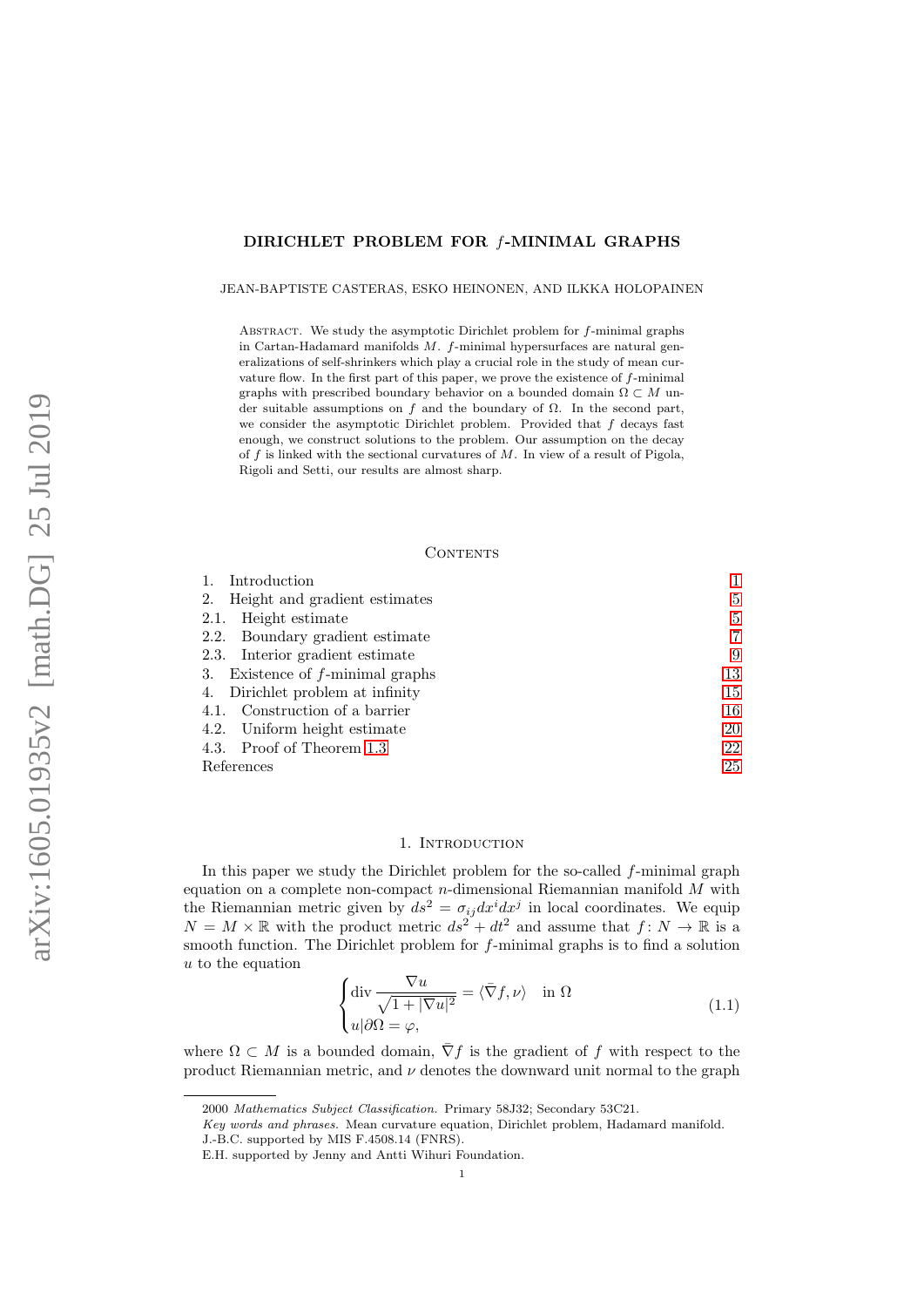of  $u$ , i.e.

<span id="page-1-2"></span>
$$
\nu = \frac{(\nabla u, -1)}{\sqrt{1 + |\nabla u|^2}}.
$$
\n(1.2)

The regularity assumptions on f,  $\partial\Omega$ , and on  $\varphi$  will be specified in due course.

The equation [\(1.1\)](#page-0-1) can be written in non-divergence form as

$$
\frac{1}{W}\left(\sigma^{ij} - \frac{u^i u^j}{W^2}\right)u_{i;j} = \langle \bar{\nabla}f, \nu \rangle,
$$
\n(1.3)

where  $W = \sqrt{1 + |\nabla u|^2}$ ,  $(\sigma^{ij})$  stands for the inverse matrix of  $(\sigma_{ij})$ ,  $u^i = \sigma^{ij} u_j$ , with  $u_j = \partial u / \partial x^j$ , and  $u_{i,j} = u_{ij} - \Gamma_{ij}^k u_k$  denotes the second order covariant derivative of  $u$ .

We recall that an immersed hypersurface  $\Sigma$  of a Riemannian manifold  $(N, q)$ is called an f-minimal hypersurface if its (scalar) mean curvature  $H$  satisfies an equation

$$
H = \langle \bar{\nabla} f, \nu \rangle
$$

at every point of  $\Sigma$ . Here, too,  $\nu$  is a unit normal vector field along  $\Sigma$ , f is a smooth function on N, and  $\bar{\nabla}f$  denotes its gradient with respect to the Riemannian metric q. Hence the graph of a solution u of [\(1.1\)](#page-0-1) is an f-minimal hypersurface in  $M \times \mathbb{R}$ . Note that we define the mean curvature as the trace of the second fundamental form. Other examples of f-minimal hypersurfaces are

- (a) minimal hypersurfaces if  $f$  is identically constant,
- (b) self-shrinkers in  $\mathbb{R}^{n+1}$  if  $f(x) = |x|^2/4$ ,
- (c) minimal hypersurfaces of weighted manifolds  $M_f = (M, g, e^{-f} d \text{vol}_M)$ , where  $(M, g)$  is a complete Riemannian manifold with the Riemannian volume element  $d \text{vol}_M$ ,
- (d) translating solitons of the mean curvature flow in  $M \times \mathbb{R}$  if  $f(x, t) = -t$ .

We refer to [\[7\]](#page-24-1), [\[6\]](#page-24-2), [\[3\]](#page-24-3), [\[4\]](#page-24-4), [\[5\]](#page-24-5), [\[16\]](#page-24-6), and references therein for recent studies on self-shrinkers and f-minimal hypersurfaces. Let us just point out a recent result relevant to our paper. Wang in [\[23\]](#page-24-7) investigated graphical self-shrinkers in  $\mathbb{R}^n$ by studying the equation [\(1.1\)](#page-0-1) in the whole  $\mathbb{R}^n$  when  $f(x) = |x|^2/4$ . She proved that any smooth solution to this equation has to be a hyperplane improving an ealier result of Ecker and Huisken [\[12\]](#page-24-8), where they made the extra assumption that the solution has polynomial growth. We will show that the situation is quite different when  $\mathbb{R}^n$  is replaced by a Cartan-Hadamard manifold with strictly negative sectional curvatures and for more general  $f$  satisfying some suitable assumptions. In particular, we impose that  $\sup_{\bar{\Omega} \times \mathbb{R}} |\bar{\nabla} f| < \infty$  which is not valid for  $f(x) = |x|^2/4$ .

In our existence results we always assume that  $f \in C^2(\overline{\Omega} \times \mathbb{R})$  is of the form

<span id="page-1-0"></span>
$$
f(x,t) = m(x) + r(t),
$$
\n(1.4)

for discussion about this, see Section [2.3.](#page-8-0) Our first result is the following:

<span id="page-1-1"></span>**Theorem 1.1.** Let  $\Omega \subset M$  be a bounded domain with  $C^{2,\alpha}$  boundary  $\partial\Omega$ . Suppose that  $f \in C^2(\overline{\Omega} \times \mathbb{R})$  satisfies [\(1.4\)](#page-1-0), with

$$
F = \sup_{\bar{\Omega}\times\mathbb{R}} |\bar{\nabla}f| < \infty, \quad \text{Ric}_{\Omega} \ge -\frac{F^2}{n-1}, \quad \text{and} \quad H_{\partial\Omega} \ge F,
$$

where Ric<sub>Ω</sub> stands for the Ricci curvature of  $\Omega$  and  $H_{\partial\Omega}$  for the inward mean curvature of  $\partial\Omega$ . Then, for all  $\varphi \in C^{2,\alpha}(\partial\Omega)$ , there exists a solution  $u \in C^{2,\alpha}(\overline{\Omega})$ to the equation [\(1.1\)](#page-0-1) with boundary values  $\varphi$ .

The proof of Theorem [1.1](#page-1-1) is based on the Leray-Schauder method (see [\[13,](#page-24-9) Theorem 13.8]), and hence requires a priori height and gradient (both interior and boundary) estimates for solutions. It is worth noting already at this point that we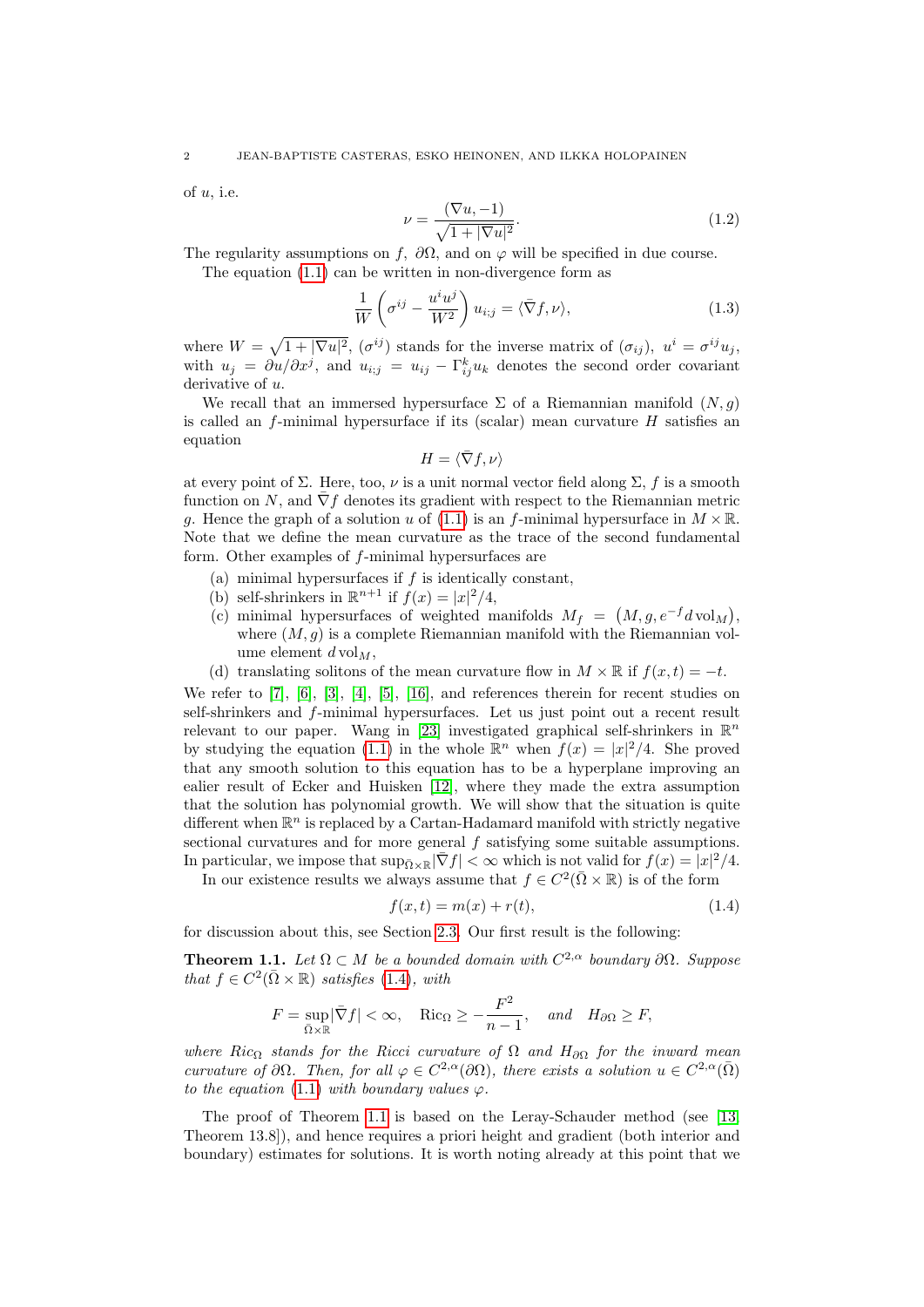cannot ask for the uniqueness of a solution if the function  $f: M \times \mathbb{R} \to \mathbb{R}$  depends on the t-variable since comparison principles fail to hold. Indeed, an easy computation shows that for the open disk  $B(0, 2) \subset \mathbb{R}^2$  and  $f: \mathbb{R}^2 \times \mathbb{R} \to \mathbb{R}$ ,  $f(x, t) = |(x, t)|^2/4$ , both the upper and lower hemispheres and the disk  $B(0, 2)$  itself are f-minimal hypersurfaces with zero boundary values on the circle  $\partial B(0, 2)$ .

Thanks to the interior gradient estimate Lemma [2.3](#page-8-1) we can weaken the regularity assumption on the boundary value function.

<span id="page-2-0"></span>**Theorem 1.2.** Let  $\Omega \subset M$  be a bounded domain with  $C^{2,\alpha}$  boundary  $\partial\Omega$ . Suppose that  $f \in C^2(\overline{\Omega} \times \mathbb{R})$  satisfies [\(1.4\)](#page-1-0), with

$$
F = \sup_{\bar{\Omega} \times \mathbb{R}} |\bar{\nabla} f| < \infty, \quad \text{Ric}_{\Omega} \ge -\frac{F^2}{n-1}, \quad \text{and} \quad H_{\partial \Omega} \ge F.
$$

Then, for all  $\varphi \in C(\partial \Omega)$ , there exists a solution  $u \in C^{2,\alpha}(\Omega) \cap C(\overline{\Omega})$  to the equation [\(1.1\)](#page-0-1) with boundary values  $\varphi$ .

Let us point out that the assumption  $H_{\partial\Omega} \geq F$  is necessary. Indeed, Serrin [\[21\]](#page-24-10) has proved that the constant mean curvature equation

$$
\operatorname{div} \frac{\nabla u}{W} = H_0
$$

is solvable on a bounded domain  $\Omega \subset \mathbb{R}^n$  if and only if  $H_{\partial\Omega} \geq |H_0|$ ; see also [\[14\]](#page-24-11) for a related result. If the function f were a density function defined only on  $M$ , it might be possible to refine the assumptions in terms of mean convexity of the boundary with respect to the weighted mean curvature and Bakry-Emery-Ricci tensor. However, in our case the function f depends also on the R-variable and for the a priori estimates it is necessary to have a control of the full gradient.

Finally in Section [4,](#page-14-0) we consider the Dirichlet problem at infinity. Here we suppose that  $M$  is a Cartan-Hadamard manifold, i.e. a complete, simply connected Riemannian manifold with non-positive sectional curvature. We denote by  $\overline{M}$  the compactification of M in the cone topology (see [\[11\]](#page-24-12)) and by  $\partial_{\infty}M$  the asymptotic boundary of M. The Dirichlet problem at infinity consists in finding solutions to [\(1.1\)](#page-0-1) in the case where  $\Omega = M$  and  $\partial \Omega = \partial_{\infty} M$ . In order to formulate the assumptions on sectional curvatures of M and on the function  $f: M \times \mathbb{R} \to \mathbb{R}$ , we first denote by  $\rho(\cdot) = d(o, \cdot)$  the (Riemannian) distance to a fixed point  $o \in M$ . Then we assume that sectional curvatures of M satisfy

$$
-(b \circ \rho)^{2}(x) \le K(P_{x}) \le -(a \circ \rho)^{2}(x) \tag{1.5}
$$

for all  $x \in M$  and all 2-dimensional subspaces  $P_x \subset T_xM$ , where a and b are smooth functions subject to conditions  $(A1)-(A7)$  $(A1)-(A7)$ ; see Section [4.](#page-14-0) Given a smooth function  $k: [0, \infty) \to [0, \infty)$ , we denote by  $f_k: [0, \infty) \to \mathbb{R}$  the smooth non-negative solution to the initial value problem

$$
\begin{cases}\nf_k(0) = 0, \\
f'_k(0) = 1, \\
f''_k = k^2 f_k.\n\end{cases}
$$
\n(1.6)

To state the main result on the solvability of the asymptotic Dirichlet problem requires a number of definitions. First of all we assume that there exists an auxiliary smooth function  $a_0: [0, \infty) \to (0, \infty)$  such that

$$
\int_1^{\infty} \left( \int_r^{\infty} \frac{ds}{f_a^{n-1}(s)} \right) a_0(r) f_a^{n-1}(r) dr < \infty.
$$

Then we define  $g: [0, \infty) \to [0, \infty)$  by

<span id="page-2-1"></span>
$$
g(r) = \frac{1}{f_a^{n-1}(r)} \int_0^r a_0(t) f_a^{n-1}(t) dt.
$$
 (1.7)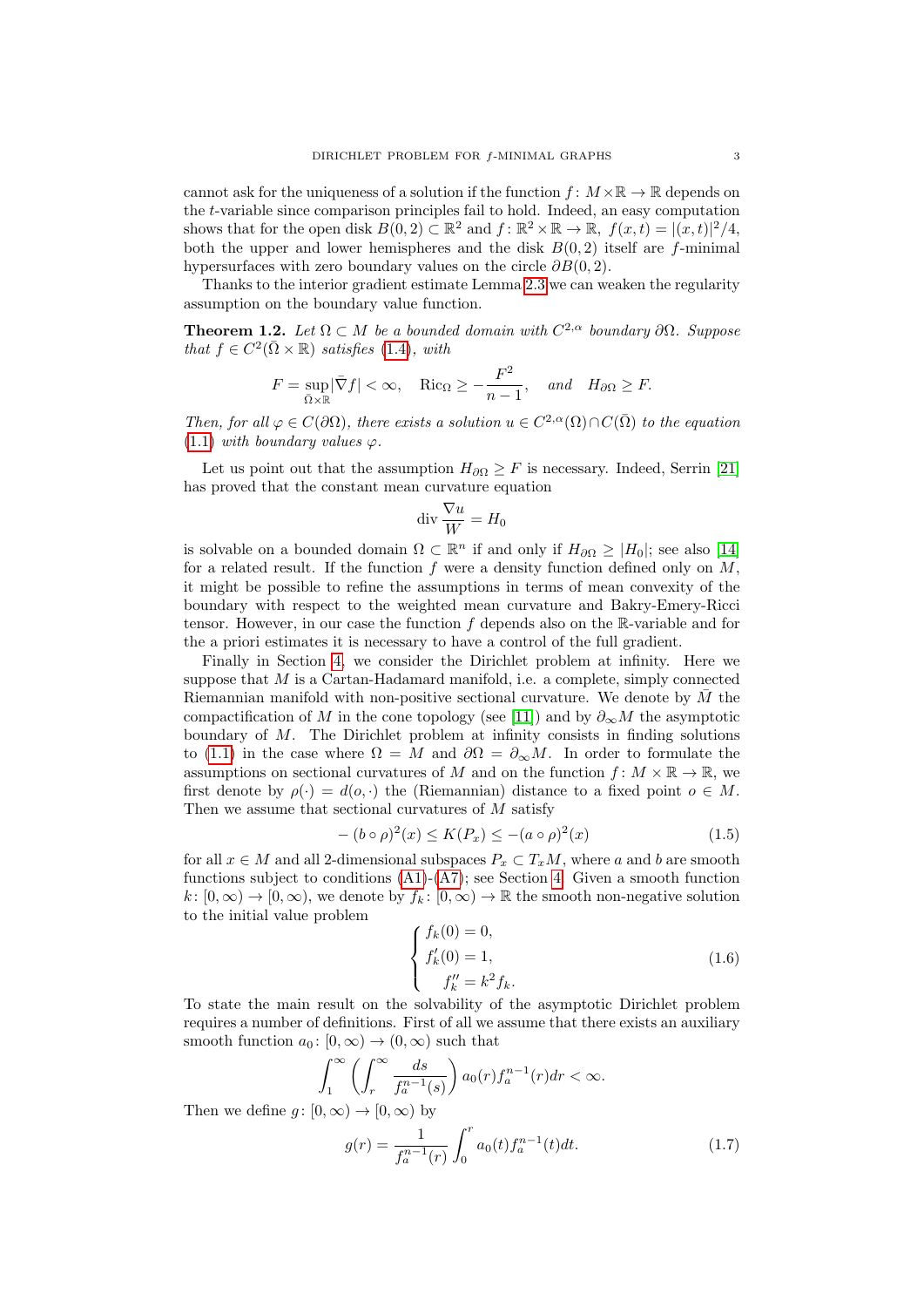The function g was introduced in [\[19\]](#page-24-13) where they studied some elliptic and parabolic equations with asymptotic Dirichlet boundary conditions on Cartan-Hadamard manifolds. In addition to [\(1.4\)](#page-1-0), we assume that the function  $f \in C^2(\bar{\Omega} \times \mathbb{R})$  satisfies

<span id="page-3-1"></span>
$$
\sup_{\partial B(o,r)\times\mathbb{R}} |\bar{\nabla}f| \le \min\left\{ \frac{a_0(r) + (n-1)\frac{f_a'(r)}{f_a(r)}g^3(r)}{\left(1+g^2(r)\right)^{3/2}}, (n-1)\frac{f_a'(r)}{f_a(r)}\right\},\tag{1.8}
$$

for every  $r > 0$ , and

<span id="page-3-2"></span>
$$
\sup_{\partial B(o,r)\times\mathbb{R}} |\bar{\nabla}f| = o\left(\frac{f_a'(r)}{f_a(r)}r^{-\varepsilon-1}\right)
$$
\n(1.9)

for some  $\epsilon > 0$  as  $r \to \infty$ .

The general solvability result for the asymptotic Dirichlet problem is the following.

<span id="page-3-0"></span>**Theorem 1.3.** Let M be a Cartan-Hadamard manifold of dimension  $n > 2$ . Assume that

$$
-(b \circ \rho)^2(x) \le K(P_x) \le -(a \circ \rho)^2(x)
$$

for all  $x \in M$  and all 2-dimensional subspaces  $P_x \subset T_xM$  where a and b satisfy assumptions [\(A1\)](#page-14-1)-[\(A7\)](#page-15-1) and that the function  $f \in C^2(M \times \mathbb{R})$  on the right side of [\(1.1\)](#page-0-1) satisfies [\(1.4\)](#page-1-0), [\(1.8\)](#page-3-1), and [\(1.9\)](#page-3-2). Then the asymptotic Dirichlet problem for the equation [\(1.1\)](#page-0-1) is solvable for any boundary data  $\varphi \in C(\partial_{\infty}M)$ .

As a special case of the above theorem, we have:

<span id="page-3-5"></span>Corollary 1.4. Let M be a Cartan-Hadamard manifold of dimension  $n \geq 2$ . Suppose that there are constants  $\phi > 1$ ,  $\varepsilon > 0$ , and  $R_0 > 0$  such that

<span id="page-3-3"></span>
$$
-\rho(x)^{2(\phi-2)-\varepsilon} \le K(P_x) \le -\frac{\phi(\phi-1)}{\rho(x)^2},
$$
\n(1.10)

for all 2-dimensional subspaces  $P_x \subset T_xM$  and for all  $x \in M$ , with  $\rho(x) \ge R_0$ . Assume, furthermore, that  $f \in C^2(M \times \mathbb{R})$  satisfies [\(1.4\)](#page-1-0), [\(1.8\)](#page-3-1), and [\(1.9\)](#page-3-2), with  $f_a(t) = t$  for small  $t \geq 0$  and  $f_a(t) = c_1 t^{\phi} + c_2 t^{1-\phi}$  for  $t \geq R_0$ . Then the asymptotic Dirichlet problem for equation [\(1.1\)](#page-0-1) is solvable for any boundary data  $\varphi \in C(\partial_{\infty}M)$ .

In another special case we assume that sectional curvatures are bounded from above by a negative constant  $-k^2$ .

<span id="page-3-6"></span>**Corollary 1.5.** Let M be a Cartan-Hadamard manifold of dimension  $n \geq 2$ . Assume that

<span id="page-3-4"></span>
$$
-\rho(x)^{-2-\varepsilon}e^{2k\rho(x)} \le K(P_x) \le -k^2\tag{1.11}
$$

for some constants  $k > 0$  and  $\varepsilon > 0$  and for all 2-dimensional subspaces  $P_x \subset T_xM$ , with  $\rho(x) \ge R_0$ . Assume, furthermore, that  $f \in C^2(M \times \mathbb{R})$  satisfies [\(1.4\)](#page-1-0), [\(1.8\)](#page-3-1), and [\(1.9\)](#page-3-2), with  $f_a(t) = t$  for small  $t \geq 0$  and  $f_a(t) = c_1 \sinh(kt) + c_2 \cosh(kt)$  for  $t \geq R_0$ . Then the asymptotic Dirichlet problem for the equation [\(1.1\)](#page-0-1) is solvable for any boundary data  $\varphi \in C(\partial_\infty M)$ .

We refer to  $[15, Ex. 2.1, Cor. 3.22]$  and to  $[15, Cor. 3.23]$  for the verification of the assumptions  $(A1)-(A7)$  $(A1)-(A7)$  for the curvature bounds  $(1.10)$  and  $(1.11)$ , respectively. We point out that, thanks to Examples [4.5](#page-21-1) and [4.6,](#page-21-2) the assumption [\(1.8\)](#page-3-1) in the above corollaries is weaker than [\(1.9\)](#page-3-2) when  $r \to \infty$ .

Let us discuss where the assumptions [\(1.8\)](#page-3-1) and [\(1.9\)](#page-3-2) will be used in our paper. First of all, we prove Theorem [1.3](#page-3-0) by extending the boundary value function  $\varphi$  to M, exhausting M by geodesic balls and solving the Dirichlet problem  $(1.1)$  in each ball. In this step, the assumption

$$
\sup_{\partial B(o,r)\times\mathbb{R}}|\bar{\nabla}f|\leq (n-1)\frac{f_a'(r)}{f_a(r)}
$$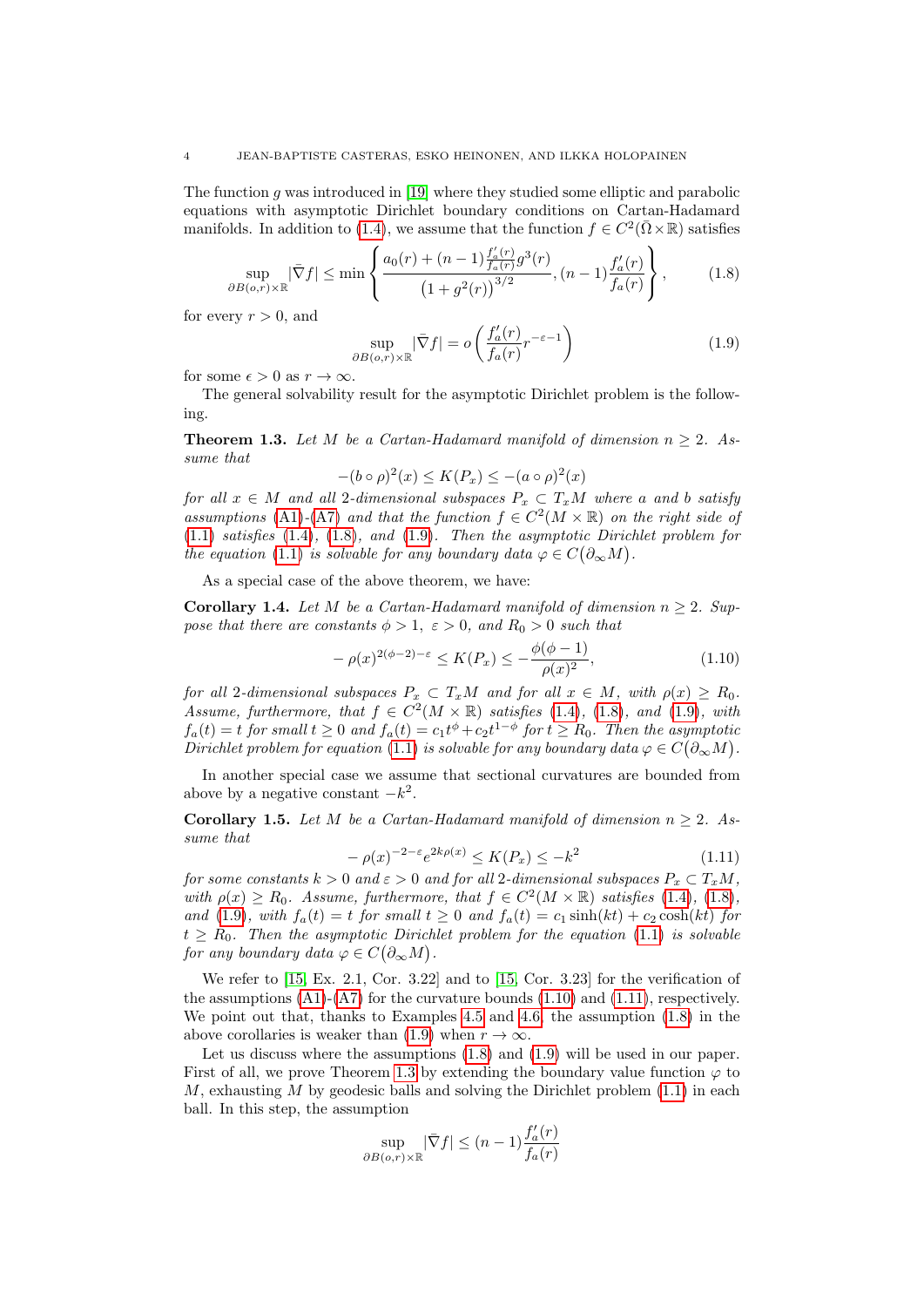is used. Secondly, the other assumption in [\(1.8\)](#page-3-1),

$$
\sup_{\partial B(o,r)\times\mathbb{R}} |\bar{\nabla} f| \le \frac{a_0(r) + (n-1)\frac{f_a'(r)}{f_a(r)}g^3(r)}{\left(1+g^2(r)\right)^{3/2}},
$$

is used to prove that the sequence of solutions above is uniformly bounded, thus allowing us to extract a subsequence converging towards a global solution. Finally, we apply [\(1.9\)](#page-3-2) to prove that this global solution has proper boundary values at infinity. Furthermore, concerning [\(1.9\)](#page-3-2), let us mention a result of Pigola, Rigoli, and Setti in [\[20\]](#page-24-15). There they considered the equation

$$
\operatorname{div} \frac{\nabla u}{\sqrt{1+|\nabla u|^2}} = h(x),
$$

for a function  $h \in C^{\infty}(M)$ . They proved that if  $\max_M |u| < \infty$ , h has a constant sign, and M satisfies one of the following growth assumptions:

<span id="page-4-2"></span>
$$
\text{vol}(\partial B(o, r)) \le Cr^{\alpha}, \text{ for some } \alpha \ge 0 \tag{1.12}
$$

or

<span id="page-4-3"></span>
$$
\text{vol}(\partial B(o, r)) \le Ce^{\alpha r}, \text{ for some } \alpha \ge 0,
$$
\n(1.13)

then necessarily we have

$$
\liminf_{\rho(x)\to\infty}\frac{|h(x)|}{\rho^{-2}(x)\bigl(\log\rho(x)\bigr)^{-1}}=0,
$$

and

$$
\liminf_{\rho(x)\to\infty}\frac{|h(x)|}{\rho^{-1}(x)\bigl(\log r(x)\bigr)^{-1}}=0,
$$

respectively. We notice that condition  $(1.12)$  (resp.  $(1.13)$ ) is implied by  $(1.10)$ (resp.  $(1.11)$ ). On the other hand, assuming  $(1.10)$  (resp.  $(1.11)$ ), we notice (using Examples [4.5](#page-21-1) and [4.6\)](#page-21-2) that [\(1.9\)](#page-3-2) reduces to  $\sup_{\partial B(o,r)\times \mathbb{R}}|\overline{\nabla}f| = o(r^{-2-\epsilon})$  (resp.  $\sup_{\partial B(o,r)\times\mathbb{R}}|\bar{\nabla}f| = o(r^{-1-\varepsilon})$  when  $r \to \infty$ . Therefore, in these cases, [\(1.9\)](#page-3-2) is almost sharp.

The paper is organised as follows: in Section [2,](#page-4-0) we prove a priori height and gradient estimates that are needed in Section [3](#page-12-0) where we apply the Leray-Schauder method and prove Theorem [1.1](#page-1-1) and [1.2.](#page-2-0) Section [4](#page-14-0) is devoted to the asymptotic Dirichlet problem and proofs of Theorem [1.3](#page-3-0) and Corollaries [1.4](#page-3-5) and [1.5.](#page-3-6)

#### 2. Height and gradient estimates

<span id="page-4-0"></span>In this section we adapt methods from [\[10\]](#page-24-16), [\[9\]](#page-24-17), [\[17\]](#page-24-18), and [\[22\]](#page-24-19) to obtain a priori height and gradient estimates.

<span id="page-4-1"></span>2.1. Height estimate. We begin by giving an a priori height estimate for solutions of the equation [\(1.1\)](#page-0-1) in a bounded open set  $\Omega \subset M$  with a  $C^2$ -smooth boundary assuming the estimate  $(2.3)$  on the function f. First we construct an upper barrier for a solution  $u$  of  $(1.1)$  of the form

$$
\psi(x) = \sup_{\partial \Omega} \varphi + h\big(d(x)\big),
$$

where  $d = \text{dist}(\cdot, \partial \Omega)$  is the distance from  $\partial \Omega$  and h is a real valued function that will be determined later. Denote by  $\Omega_0$  the open set of all points  $x \in \Omega$  that can be joined to  $\partial\Omega$  by a *unique* minimizing geodesic. It was shown in [\[18\]](#page-24-20) that in  $\Omega_0$ the distance function d has the same regularity as  $\partial\Omega$ .

In particular, now  $d \in C^2(\Omega_0)$  and straightforward computations give

$$
\psi_i = h'd_i
$$
 and  $\psi_{i;j} = h''d_id_j + h'd_{i;j}$ .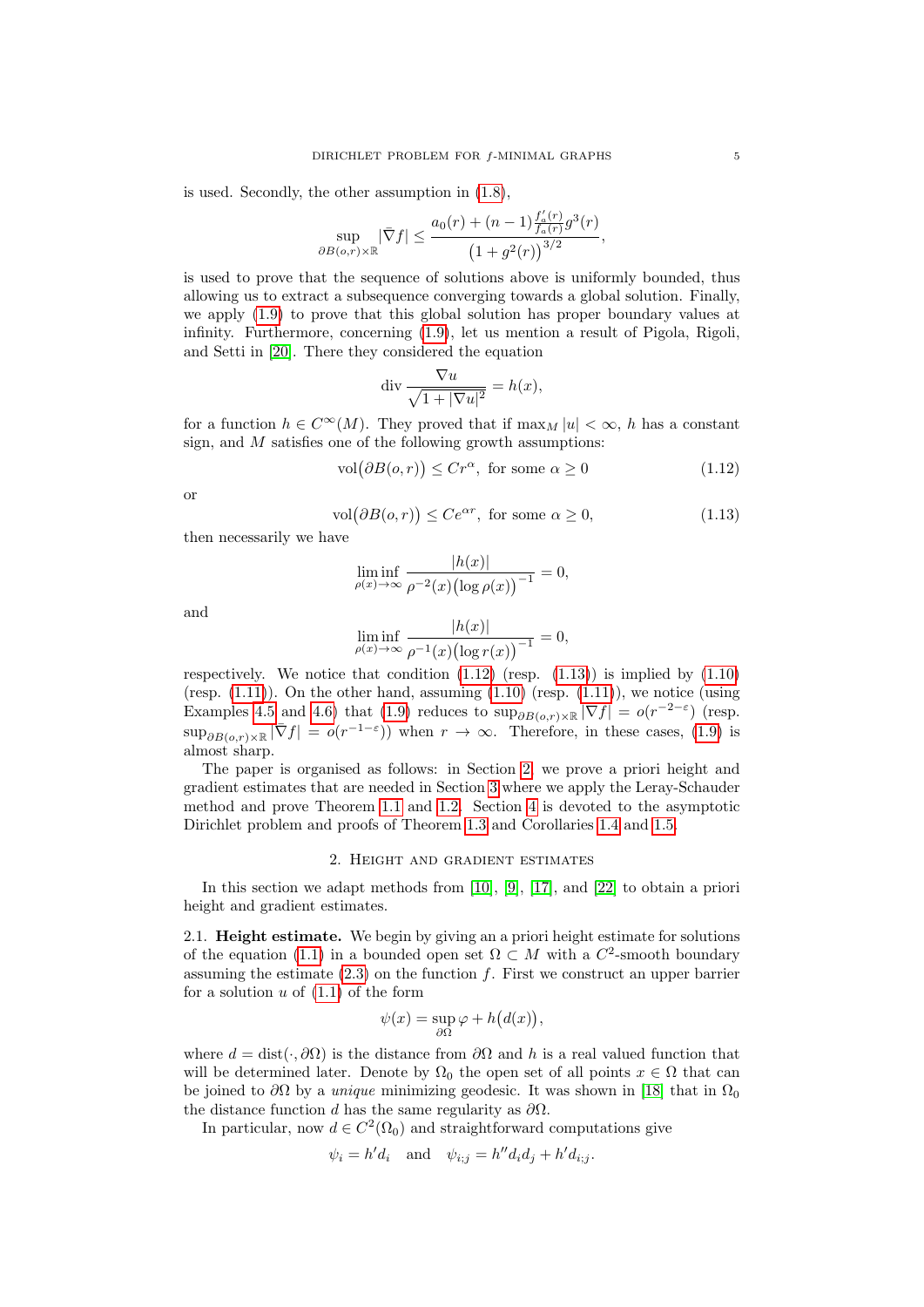Moreover,  $|\nabla d|^2 = d^i d_i = 1$  and hence  $d^i d_{i,j} = 0$ . We also have that

$$
\sigma^{ij} d_{i;j} = \Delta d = -H,
$$

where  $H = H(x)$  is the (inward) mean curvature of the level set  $\{y \in \Omega_0 : d(y) =$  $d(x)$ .

Given a solution  $u \in C^2(\Omega)$  of  $(1.1)$ ,

$$
Q[u] = \frac{1}{W} \left( \sigma^{ij} - \frac{u^i u^j}{W^2} \right) u_{i;j} - \langle \bar{\nabla} f, \nu \rangle = 0,
$$

we define  $b: \Omega \to \mathbb{R}$  by

<span id="page-5-1"></span>
$$
b(x) = \langle \bar{\nabla} f(x, u(x)), \nu(x) \rangle, \qquad (2.1)
$$

where  $\nu(x)$  is the downward pointing unit normal to the graph of u at  $(x, u(x))$ . Next we define an operator

$$
\tilde{Q}[v] = \frac{1}{W} \left( \sigma^{ij} - \frac{v^i v^j}{W^2} \right) v_{i;j} - b,
$$

where  $W = \sqrt{1 + |\nabla v|^2}$  and b does not depend on v. The reason to define such an operator is that it allows us to use the comparison principle whereas the operator Q need not satisfy the required assumptions, see e.g. [\[13,](#page-24-9) Theorem 10.1]. Then for a point  $x \in \Omega_0$  we obtain

$$
\tilde{Q}[\psi] + b = \frac{1}{W} \left( \sigma^{ij} - \frac{(h')^2 d^i d^j}{W^2} \right) (h'' d_i d_j + h' d_{i;j}) \n= \frac{1}{W} \left( h'' + h' \Delta d - \frac{(h')^2 h''}{W^2} \right) \n= \frac{1}{W} \left( \frac{h''}{W^2} - h' H(x) \right) \n= \frac{h''}{W^3} - \frac{h'}{W} H(x),
$$
\n(2.2)

where we used that  $W^2 = 1 + (h')^2$ .

Next we impose an extra condition on the function  $f: M \times \mathbb{R} \to \mathbb{R}$  by assuming that

<span id="page-5-0"></span>
$$
\sup_{s \in \mathbb{R}} |\bar{\nabla} f(x, s)| \le H(x) \tag{2.3}
$$

for all  $x \in \Omega_0$ . Hence  $|b(x)| \leq H(x)$  for all  $x \in \Omega_0$ . By choosing

$$
h = \frac{e^{AC}}{C} \left( 1 - e^{-Cd} \right),
$$

where  $A = \text{diam}(\Omega)$  and

$$
C > \sup_{\Omega_0 \times \mathbb{R}} |\bar{\nabla} f|
$$

is a constant, we obtain

$$
h' = e^{C(A-d)} \ge 1 \quad \text{and} \quad h'' = -Ch',
$$

and so

$$
\tilde{Q}[\psi] = -\frac{Ch'}{W^3} - \frac{h'H}{W} - b
$$
  
< 
$$
< -|b| \left( \frac{h'}{W^3} + \frac{h'}{W} - 1 \right)
$$
  

$$
\leq 0.
$$

Therefore we have

$$
\begin{cases} \tilde{Q}[\psi] < 0 = \tilde{Q}[u] = Q[u] & \text{in } \Omega_0 \\ \psi|\partial\Omega \ge u|\partial\Omega = \varphi|\partial\Omega. \end{cases}
$$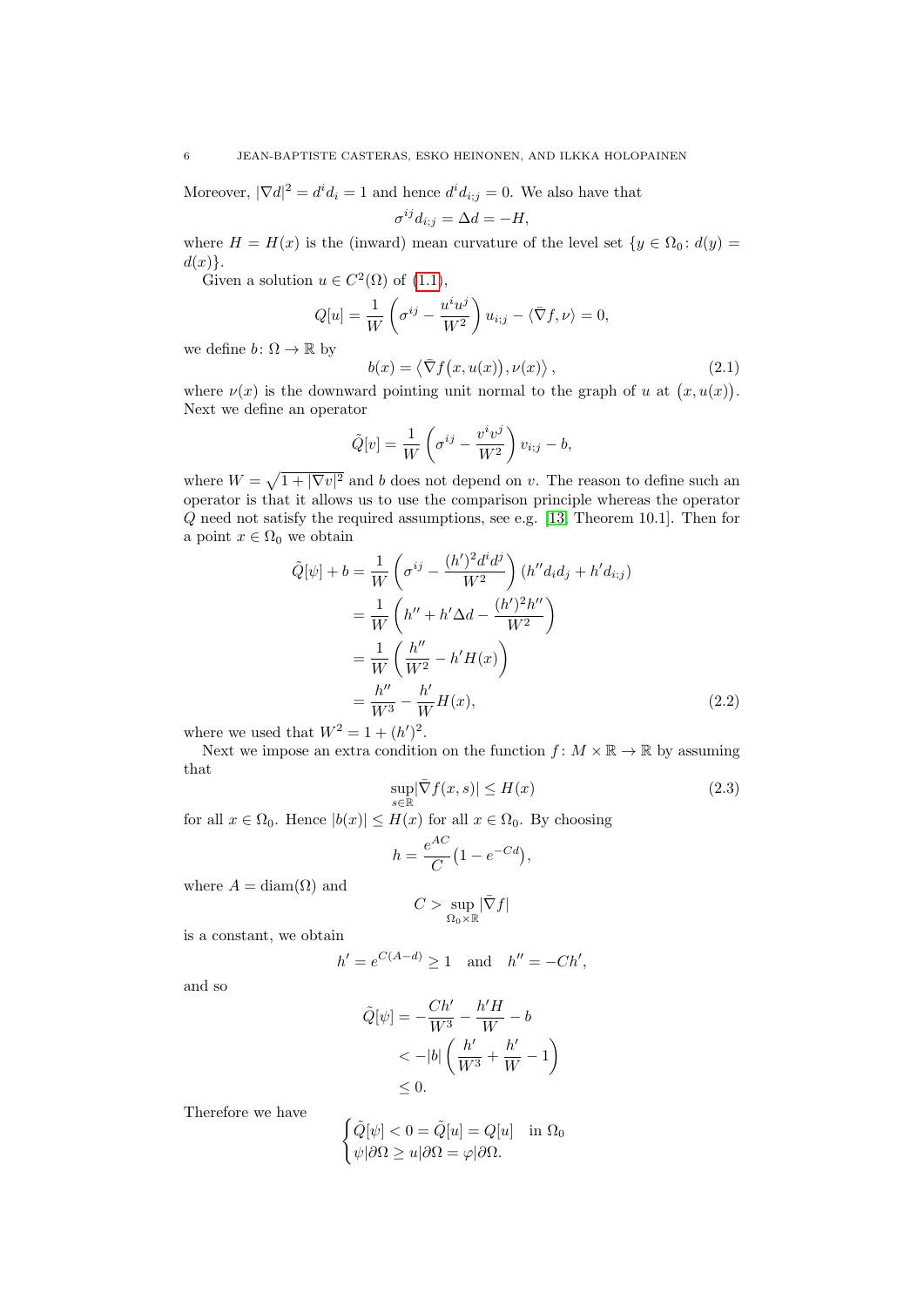Next we observe that  $\psi \geq u$  in  $\overline{\Omega}$ . Assume on the contrary that the continuous function  $u - \psi$  attains its positive maximum at an interior point  $x_0 \in \Omega$ . As in [\[22,](#page-24-19) p. 795] (see also [\[10,](#page-24-16) pp. 239-240]), we conclude that, in fact,  $x_0$  is an interior point of  $\Omega_0$  that leads to a contradiction with the comparison principle [\[13,](#page-24-9) Theorem 10.1] which states that  $u - \psi$  can not attain its maximum in the open set  $\Omega_0$ .

Similarly we deduce that  $\psi^-,$ 

$$
\psi^{-}(x) = \inf_{\partial \Omega} \varphi - h\big(d(x)\big),
$$

is a lower barrier for u, i.e.  $\psi^- \leq u$  in  $\overline{\Omega}$ . These barriers imply the following height estimate for u.

<span id="page-6-4"></span>**Lemma 2.1.** Let  $\Omega \subset M$  be a bounded open set with a  $C^2$ -smooth boundary and suppose that

<span id="page-6-6"></span>
$$
\sup_{s \in \mathbb{R}} |\bar{\nabla} f(x, s)| \le H(x) \tag{2.4}
$$

in  $\Omega_0$ . Let  $u \in C^2(\Omega) \cap C(\overline{\Omega})$  be a solution of  $Q[u] = 0$  with  $u | \partial \Omega = \varphi$ . Then there exists a constant  $C = C(\Omega)$  such that

$$
\sup_{\Omega}|u|\leq C+\sup_{\partial\Omega}|\varphi|.
$$

<span id="page-6-0"></span>2.2. Boundary gradient estimate. In this subsection we will obtain an a priori boundary gradient estimate for the Dirichlet problem [\(1.1\)](#page-0-1). We assume that  $\Omega \subset M$ is a bounded open set with a  $C^2$ -smooth boundary and that  $\Omega_{\varepsilon}$  is a sufficiently small tubular neighborhood of  $\partial\Omega$  so that the distance function d from  $\partial\Omega$  is  $C^2$  in  $\Omega_\varepsilon \cap \overline{\Omega}$ . Furthermore, we assume that the (inward) mean curvature  $H = H(x)$  of the level set  $\{y \in \overline{\Omega}_0 : d(y) = d(x)\}\$ satisfies

<span id="page-6-2"></span>
$$
H(x) \ge \sup_{s \in \mathbb{R}} |\bar{\nabla} f(x, s)| := F(x)
$$
\n(2.5)

for all  $x \in \Omega_{\varepsilon} \cap \overline{\Omega}$ . Next we extend the boundary function  $\varphi$ , which is assumed to be C<sup>2</sup>-smooth, to  $\Omega_{\varepsilon}$  by setting  $\varphi(\exp_y t \nabla d(y)) = \varphi(y)$ , for  $y \in \partial \Omega$ , where  $\nabla d(y)$ is the unit *inward* normal to  $\partial\Omega$  at  $y \in \partial\Omega$ . We will construct barriers of the form  $w + \varphi$ , where  $w = \psi \circ d$  and  $\psi$  is a real function that will be determined later.

We denote

<span id="page-6-5"></span>
$$
a^{ij} = a^{ij}(x, \nabla v) = \frac{1}{W} \left( \sigma^{ij} - \frac{v^i v^j}{W^2} \right), \quad W = \sqrt{1 + |\nabla v|^2}, \tag{2.6}
$$

and, given a solution  $u \in C^2(\Omega) \cap C^1(\overline{\Omega})$  of  $(1.1)$ , we define an operator

$$
\tilde{Q}[v] = a^{ij}(x, \nabla v)v_{i;j} - b,
$$

with  $b$  as in  $(2.1)$ .

The matrix  $a^{ij}(x, \nabla v)$  is positive definite with eigenvalues

<span id="page-6-3"></span>
$$
\lambda = \frac{1}{W^3} \quad \text{and} \quad \Lambda = \frac{1}{W} \tag{2.7}
$$

with multiplicities 1 and  $n-1$  corresponding respectively to the directions parallel and orthogonal to  $\nabla v$ . Hence a simple estimate gives

<span id="page-6-1"></span>
$$
\tilde{Q}[w + \varphi] = a^{ij}(w_{i;j} + \varphi_{i;j}) - b \le a^{ij}w_{i;j} + \Lambda \|\varphi\|_{C^2} - b,\tag{2.8}
$$

where  $a^{ij} = a^{ij}(x, \nabla w + \nabla \varphi)$ ,  $\Lambda = (1 + |\nabla w + \nabla \varphi|^2)^{-1/2}$ , and  $\|\varphi\|_{C^2}$  denotes the  $C^2(\Omega_{\varepsilon})$ -norm of  $\varphi$ . Since in  $\Omega_{\varepsilon} \cap \overrightarrow{\Omega}$  we have  $|\nabla d|^2 = d^i d_i = 1$ ,  $d^i d_{i,j} = 0$ , and  $\langle \nabla d, \nabla \varphi \rangle = 0$ , straightforward computations give that

$$
\Delta w = \psi'' + \psi' \Delta d,
$$
  
\n
$$
w^i w^j w_{i;j} = (\psi')^2 \psi'',
$$
  
\n
$$
w^i \varphi^j w_{i;j} = \psi' \psi'' \langle \nabla d, \nabla \varphi \rangle = 0,
$$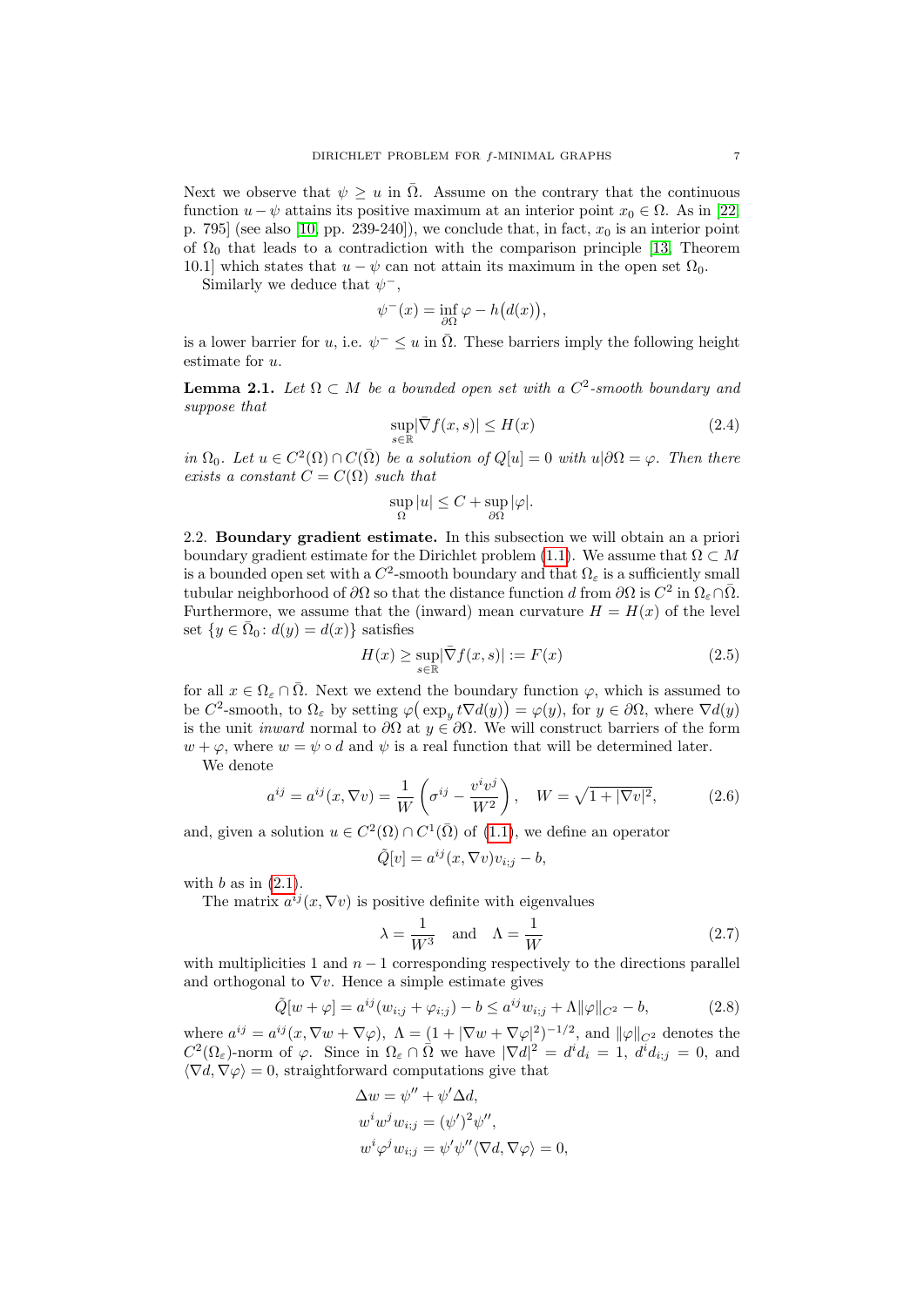and also

$$
\varphi^i \varphi^j w_{i;j} = \psi'' \langle \nabla \varphi, \nabla d \rangle^2 + \psi' \varphi^i \varphi^j d_{i;j} = \psi' \varphi^i \varphi^j d_{i;j}.
$$

With these, and noticing that now  $W^2 = 1 + (\psi')^2 + |\nabla \varphi|^2$ , we obtain

$$
a^{ij}w_{i;j} = \frac{\psi'\Delta d}{W} + \frac{\psi''(1+|\nabla\varphi|^2)}{W^3} - \frac{\psi'\varphi^i\varphi^j d_{i;j}}{W^3}.
$$
 (2.9)

Putting [\(2.8\)](#page-6-1) and [\(2.9\)](#page-7-0) together, we arrive at

<span id="page-7-1"></span>
$$
\tilde{Q}[w+\varphi] \le \frac{\psi'\Delta d}{W} + \frac{\psi''(1+|\nabla\varphi|^2)}{W^3} - \frac{\psi'\varphi^i\varphi^j d_{i;j}}{W^3} + \Lambda \|\varphi\|_{C^2} + F. \tag{2.10}
$$

Next we define

<span id="page-7-0"></span>
$$
\psi(t) = \frac{C \log(1+Kt)}{\log(1+K)},
$$

where the constants

$$
C\geq 2\big(\max_{\bar{\Omega}}|u|+\max_{\bar{\Omega}}|\varphi|\big),
$$

 $K \geq (1-2\varepsilon)\varepsilon^{-2}$ , and  $\varepsilon \in (0,1/2)$  will be chosen later. Then

$$
\psi(\varepsilon) = \frac{C \log(1 + K\varepsilon)}{\log(1 + K)} \ge C/2
$$

and we have

$$
(w + \varphi)|\Gamma_{\varepsilon} = \psi(\varepsilon) + \varphi|\Gamma_{\varepsilon} \ge u|\Gamma_{\varepsilon}
$$
\n(2.11)

on the "inner boundary"  $\Gamma_{\varepsilon} = \{x \in \Omega : d(x) = \varepsilon\}$  of  $\Omega_{\varepsilon}$ . On the other hand,

$$
(w + \varphi)|\partial\Omega = u|\partial\Omega. \tag{2.12}
$$

We claim that  $\tilde{Q}[w + \varphi] \leq 0$  in  $\Omega_{\varepsilon} \cap \Omega$  if C, K, and  $\varepsilon$  are properly chosen. All the computations below will be done in  $\Omega_{\varepsilon} \cap \Omega$  without further notice. We first observe that

$$
\psi'(t) = \frac{CK}{(1+Kt)\log(1+K)}
$$
 and  $\psi''(t) = -\frac{\log(1+K)\psi'(d)^2}{C}$ ,

and therefore we have

$$
W\tilde{Q}[w+\varphi] \le (W-\psi')H - \frac{\log(1+K)}{C} \left(\frac{\psi'}{W}\right)^2 (1+|\nabla\varphi|^2)
$$
  
 
$$
+ \|\varphi\|_{C^2} + |\nabla\varphi|^2 H \qquad (2.13)
$$

by [\(2.5\)](#page-6-2), [\(2.7\)](#page-6-3), and [\(2.10\)](#page-7-1). We estimate

$$
\psi' \ge \frac{CK}{(1 + K\varepsilon)\log(1 + K)} = \frac{C}{(\varepsilon + 1/K)\log(1 + K)} = 1
$$

and consequently,

<span id="page-7-2"></span>
$$
\frac{\psi'}{W} \ge c_1 = c_1 \left( \max_{\overline{\Omega}} |\nabla \varphi| \right) > 0
$$

and

$$
W - \psi' \le c_2 = c_2 \left( \max_{\overline{\Omega}} |\nabla \varphi| \right)
$$

by choosing  $C = (\varepsilon + 1/K) \log(1 + K)$ . The claim  $\tilde{Q}[w + \varphi] \leq 0$  now follows from [\(2.13\)](#page-7-2) since

$$
\frac{\log(1+K)}{C} = \frac{1}{\varepsilon + 1/K} \ge \frac{c_2H + ||\varphi||_{C^2} + |\nabla \varphi|^2 H}{c_1^2 (1 + |\nabla \varphi|^2)}
$$

by choosing sufficiently small  $\varepsilon$  and large K depending only on  $\max_{\bar{\Omega}}|u|, \|\varphi\|_{C^2}$ , and  $H_{\partial\Omega}$ .

Hence

$$
\tilde{Q}[w+\varphi] \le 0 = \tilde{Q}[u],
$$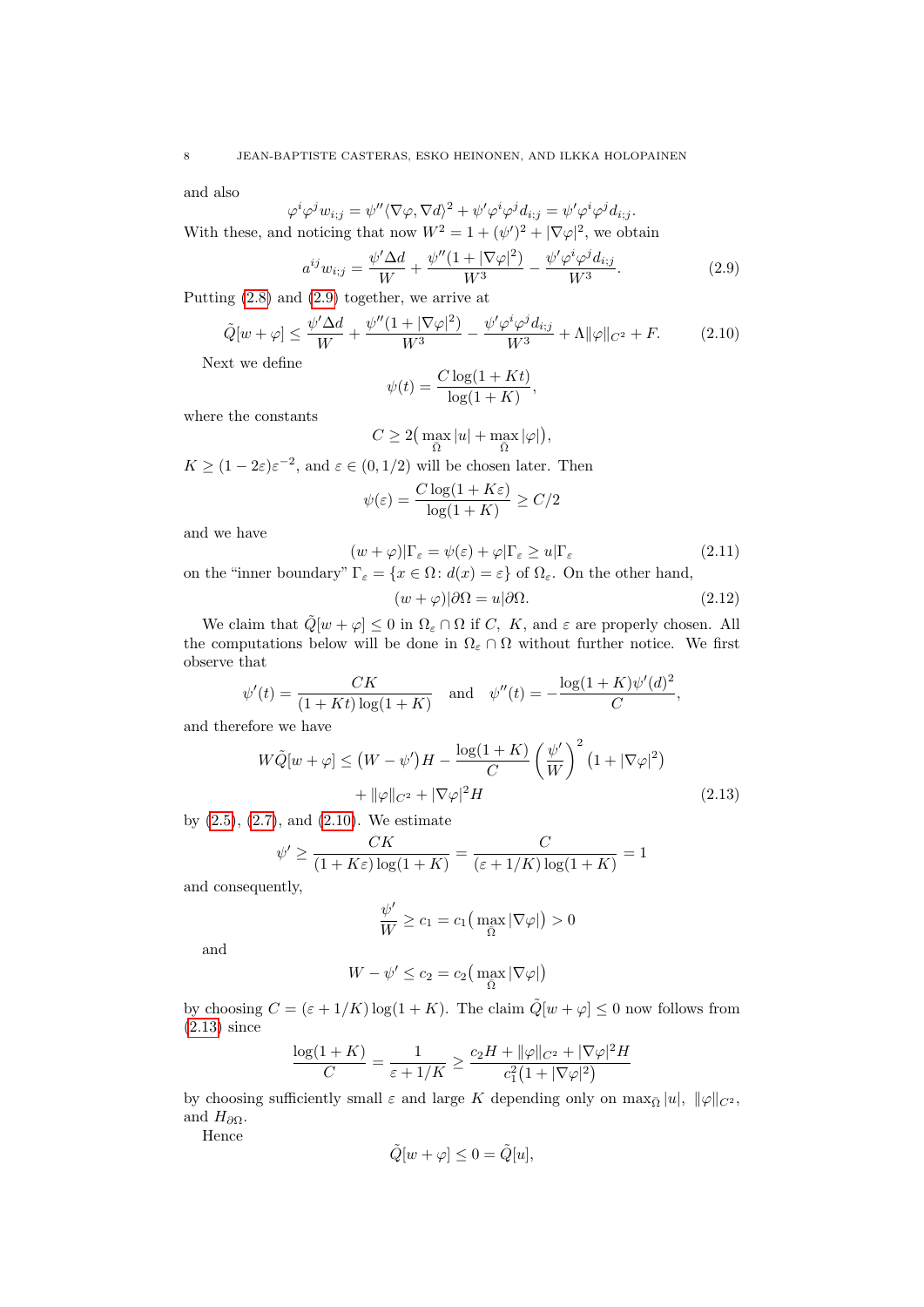and therefore  $w + \varphi$  is an upper barrier in  $\Omega_{\varepsilon} \cap \Omega$ . Similarly,  $-w + \varphi$  is a lower barrier. Together these barriers imply that

$$
|\nabla u| \le |\nabla w| + |\nabla \varphi| = \psi'(0) + |\nabla \varphi| = \frac{CK}{\log(1+K)} + |\nabla \varphi|
$$

on ∂Ω.

We have proven the following boundary gradient estimate.

<span id="page-8-2"></span>**Lemma 2.2.** Let  $\Omega \subset M$  be a bounded open set with a  $C^2$ -smooth boundary and suppose that

<span id="page-8-3"></span>
$$
\sup_{s \in \mathbb{R}} |\bar{\nabla} f(x, s)| \le H(x) \tag{2.14}
$$

in some tubular neighborhood of  $\partial\Omega$ . Let  $u \in C^2(\Omega) \cap C^1(\overline{\Omega})$  be a solution to  $Q[u] = 0$  with  $u|\partial\Omega = \varphi \in C^2(\partial\Omega)$ . Then

$$
\max_{\partial \Omega} |\nabla u| \leq C,
$$

where C is a constant depending only on sup<sub>0</sub> |u|,  $H_{\partial\Omega}$ , and  $\|\varphi\|_{C^2(\partial\Omega)}$ .

<span id="page-8-0"></span>2.3. Interior gradient estimate. In this subsection we will assume that  $u$  is a  $C<sup>3</sup>$  function. The elliptic regularity theory will guarantee that the estimate holds also for  $C^{2,\alpha}$  solutions. We also assume that  $f: M \times \mathbb{R} \to \mathbb{R}$  is of the form

$$
f(x,t) = m(x) + r(t).
$$

In particular, all "space" derivatives

$$
f_i = \frac{\partial f}{\partial x_i}, \quad i = 1, \dots, \dim M,
$$

are independent of t;  $f_{it} = f_{ti} = 0$ . Since we are dealing with the Riemannian product  $M \times \mathbb{R}$  carrying the parallel vector field  $\partial_t$ , this assumption is not so unnatural. Also, due to the fact that  $f$  depends also on the R-variable, it seems to be hard, if not impossible, to adapt other known approaches (see e.g. [\[8\]](#page-24-21)) to get rid of this assumption.

For an open set  $\Omega \subset M$ , we denote  $i(\Omega) = \inf_{x \in \Omega} i(x)$ , where  $i(x)$  is the injectivity radius at x. Thus  $i(\Omega) > 0$  if  $\Omega \in M$  is relatively compact. Furthermore, we denote by  $R_{\Omega}$  the Riemannian curvature tensor in  $\Omega$ .

<span id="page-8-1"></span>**Lemma 2.3.** Let  $u \in C^3(\Omega)$  be a solution of  $(1.1)$  with  $u < m_u$  for some constant  $m_u < \infty$ .

(a) For every ball  $B(o, r) \subset \Omega$ , there exists a constant

$$
L = L(u(o), m_u, r, R_{\Omega}, ||f||_{C^2(\Omega \times (-\infty, m_u)))})
$$

such that  $|\nabla u(\rho)| \leq L$ .

(b) If, furthermore,  $u \in C^1(\overline{\Omega})$ , we have a global gradient bound

$$
|\nabla u(o)| \leq L
$$

for every  $o \in \overline{\Omega}$ , with

$$
L = L(u(o), m_u, i(\Omega), \text{diam}(\Omega), R_{\Omega}, ||f||_{C^2(\Omega \times (-\infty, m_u))}, \max_{\partial \Omega} |\nabla u|) \leq \infty.
$$

*Proof.* We apply the method due to Korevaar and Simon [\[17\]](#page-24-18); see also [\[9\]](#page-24-17). Let  $0 <$  $r \leq \min\{i(\Omega), \text{diam}(\Omega)\}\$ ,  $o \in \Omega$ , and let  $\eta$  be a continuous non-negative function on M, vanishing outside  $B(o, r)$  and smooth whenever positive. The function  $\eta$  will be specified later. Define

$$
h = \eta W
$$

and assume first that h attains its maximum at an interior point  $p \in B(o, r) \cap \Omega$ . The case  $p \in B(0, r) \cap \partial\Omega$  and  $u \in C^1(\overline{\Omega})$  will be commented at the end of the proof.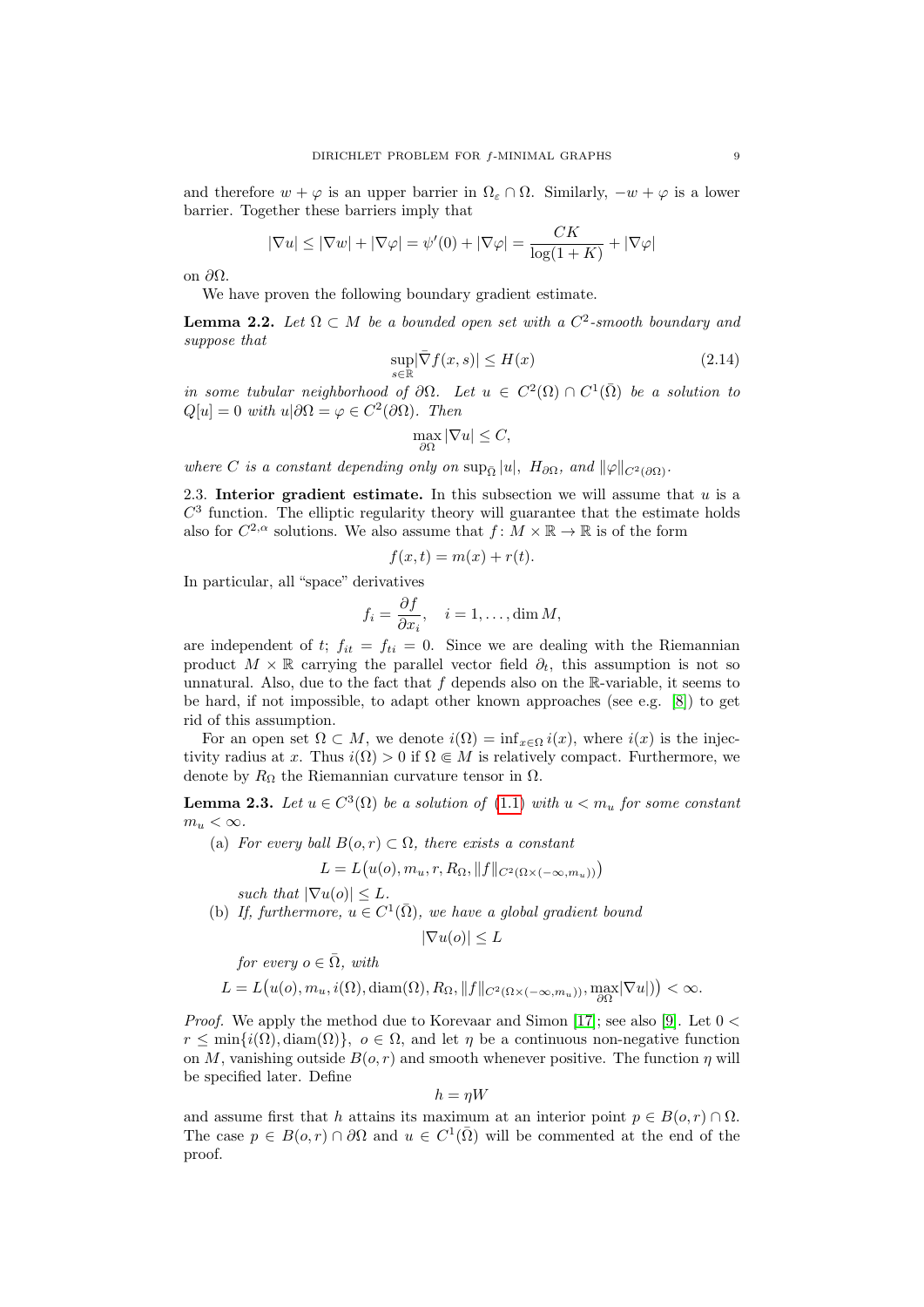We will first prove an upper bound for  $|\nabla u(p)|$ . Therefore we may assume that  $|\nabla u(p)| \neq 0$ . We choose normal coordinates at p so that  $\partial_1 = \nabla u / |\nabla u|$  at p. All the computations below will be made at  $p$  without further notice. Thus we have  $\sigma_{ij} = \sigma^{ij} = \delta^{ij}, u_1 = u^1 = |\nabla u|$ , and  $u_j = u^j = 0$  for  $j > 1$ . Furthermore,

$$
a^{ij} = \frac{1}{W} \left( \delta^{ij} - \frac{|\nabla u|^2 \delta^{1i} \delta^{1j}}{W^2} \right),\,
$$

and therefore  $a^{11} = W^{-3}$ ,  $a^{ii} = W^{-1}$  for  $i > 1$ , and  $a^{ij} = 0$  if  $i \neq j$ . At the maximum point p, we have  $h_i = 0$  and  $h_{i:i} \leq 0$  for all i. Hence

<span id="page-9-0"></span>
$$
\eta_i W = -\eta W_i \tag{2.15}
$$

and

$$
a^{ij}h_{i;j} = a^{ii}h_{i;i} = a^{ii} \left(W\eta_{i;i} + 2\eta_i W_i + \eta W_{i;i}\right) \le 0.
$$

With [\(2.15\)](#page-9-0) we can write this as

<span id="page-9-1"></span>
$$
Wa^{ii}\eta_{i;i} + \frac{\eta a^{ii}}{W} \left( WW_{i;i} - 2(W_i)^2 \right) \le 0. \tag{2.16}
$$

We have

$$
W_i = \frac{u^k u_{k;i}}{W} = \frac{|\nabla u| u_{1;i}}{W}
$$

and from  $(1.2)$  we see that the  $k^{\text{th}}$  component of the unit normal is

$$
\nu^k = \frac{u^k}{W} = \frac{|\nabla u| \delta^{k1}}{W}.
$$

To scrutinize the second order differential inequality [\(2.16\)](#page-9-1), we first compute

$$
a^{ii}W_{i;i} = a^{ii} (W^{-1}u^{k}u_{k;i})_{;i}
$$
  
=  $-\frac{a^{ii}|\nabla u|u_{1;i}W_i}{W^2} + \frac{a^{ii}u_{;i}^{k}u_{k;i}}{W} + \frac{a^{ii}|\nabla u|u_{1;ii}}{W}$   
=  $-\frac{a^{ii}|\nabla u|^2(u_{1;i})^2}{W^3} + \frac{a^{ii}u_{;i}^{k}u_{k;i}}{W} + \frac{a^{ii}|\nabla u|u_{1;ii}}{W}$   
=  $\frac{a^{ii}(u_{1;i})^2}{W^3} + \frac{a^{ii}\sum_{k\neq 1}(u_{k;i})^2}{W} + \frac{a^{ii}|\nabla u|u_{1;ii}}{W}.$ 

Hence

<span id="page-9-2"></span>
$$
Wa^{ii}W_{i;i} = A + a^{ii}|\nabla u|u_{1;ii},
$$
\n(2.17)

where

$$
A = a^{ii}(u_{1;i})^2 W^{-2} + a^{ii} \sum_{k \neq 1} (u_{k;i})^2 \geq 0.
$$

Using the Ricci identities for the Hessian of  $u$  we get

$$
u_{k;ij} = u_{i;kj} = u_{i;jk} + R_{kji}^{\ell} u_{\ell},
$$

where  $R$  is the curvature tensor in  $M$ . This yields

<span id="page-9-3"></span>
$$
|\nabla u|a^{ii}u_{1;ii} = |\nabla u|a^{ii}u_{i;ii} + |\nabla u|^2 a^{ii} R_{1ii}^1.
$$
 (2.18)

To compute  $|\nabla u|a^{ii}u_{i;i1}$ , we first observe that

$$
Wa^{ij}u_{i;j} = Wa^{ii}u_{i;i} = \langle \bar{\nabla}f, (\nabla u, -1) \rangle = f_i u^i - f_t.
$$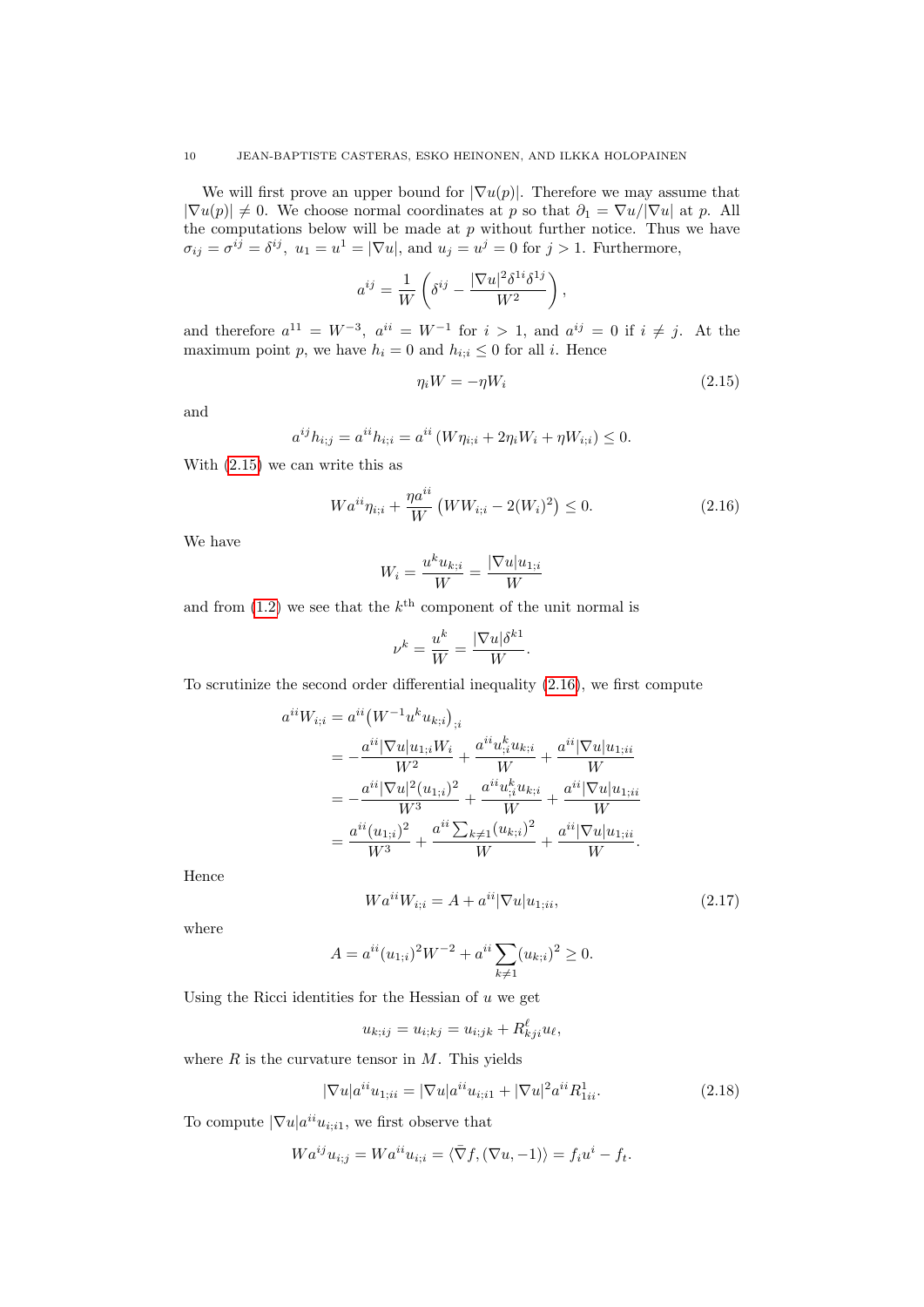Since

$$
\nu^{1} (Wa^{ij})_{;1} u_{i;j} = \nu^{1} (\sigma^{ij} - u^{i} u^{j} W^{-2})_{;1} u_{i;j}
$$
\n
$$
= -\frac{|\nabla u|}{W} \left( \frac{2u^{i} u_{;1}^{j}}{W^{2}} - \frac{2u^{i} u^{j} W_{1}}{W^{3}} \right) u_{i;j}
$$
\n
$$
= -\frac{2|\nabla u|^{2}}{W^{3}} u_{;1}^{j} u_{1;j} + \frac{2|\nabla u|^{4} (u_{1;1})^{2}}{W^{5}}
$$
\n
$$
= -\frac{2|\nabla u|^{2}}{W^{3}} \left( \sum_{i} (u_{1;i})^{2} - \frac{|\nabla u|^{2}}{W^{2}} (u_{1;1})^{2} \right)
$$
\n
$$
= -\frac{2|\nabla u|^{2} a^{ii} (u_{1;i})^{2}}{W^{2}}
$$
\n
$$
= -2a^{ii} (W_{i})^{2},
$$

we obtain

<span id="page-10-0"></span>
$$
|\nabla u|a^{ii}u_{i;i1} = |\nabla u|a^{ij}u_{i;j1} = \nu^1 Wa^{ij}u_{i;j1}
$$
  
\n
$$
= \nu^1 (Wa^{ij}u_{i;j})_{;1} - \nu^1 (Wa^{ij})_{;1}u_{i;j}
$$
  
\n
$$
= \nu^1 (f_iu^i - f_{t})_{;1} + 2a^{ii}(W_i)^2
$$
  
\n
$$
= \nu^1 (f_iu^i_{;1} + (f_{\ell})_{;1}u^{\ell} - (f_{t})_{;1}) + 2a^{ii}(W_i)^2
$$
  
\n
$$
= \frac{|\nabla u|}{W} (f_iu^i_{;1} + (f_{1})_{;1}u^1 - f_{tt}u^1) + 2a^{ii}(W_i)^2
$$
  
\n
$$
= W_if^i + \frac{f_{11}|\nabla u|^2}{W} - \frac{f_{tt}|\nabla u|^2}{W} + 2a^{ii}(W_i)^2,
$$

where we have denoted  $(f_j)_{;1} = (x \mapsto f_j(x, u(x)))_{;1}$  and used the assumption  $f_{it} = f_{ti} = 0$ . Putting together [\(2.15\)](#page-9-0), [\(2.17\)](#page-9-2), [\(2.18\)](#page-9-3), and [\(2.19\)](#page-10-0) we can estimate the inequality [\(2.16\)](#page-9-1) as

$$
0 \ge Wa^{ii}\eta_{i;i} + \frac{\eta a^{ii}}{W} \left( WW_{i;i} - 2(W_i)^2 \right)
$$
  
=  $Wa^{ii}\eta_{i;i} + \frac{\eta}{W} \left( A + |\nabla u|a^{ii}u_{1;ii} - |\nabla u|a^{ii}u_{i;i1} + W_i f^i + \frac{|\nabla u|^2 (f_{11} - f_{tt})}{W} \right)$   
=  $Wa^{ii}\eta_{i;i} + \eta \left( \frac{A}{W} + \frac{|\nabla u|^2 a^{ii} R_{1ii}^1}{W} + \frac{|\nabla u|^2 (f_{11} - f_{tt})}{W^2} \right) - f^i \eta_i$  (2.20)  
 $\ge Wa^{ii}\eta_{i;i} - f^i \eta_i - N\eta,$ 

where N is a positive constant depending only on the curvature tensor in  $\Omega$  and the  $C^2$ -norm of f in the cylinder  $\Omega \times (-\infty, m_u)$ . Note that  $A \geq 0$ ,  $a^{11} = W^{-3}$ , and  $a^{ii} = W^{-1}$  for  $i \neq 1$ .

Now we are ready to choose the function  $\eta$  as

<span id="page-10-1"></span>
$$
\eta(x) = g(\phi(x)),
$$

where

$$
g(t) = e^{C_1 t} - 1
$$

with a positive constant  $C_1$  to be specified later and

$$
\phi(x) = (1 - r^{-2}d^2(x) + C(u(x) - m_u))^{+}.
$$

Here  $d(x) = d(x, o)$  is the geodesic distance to o and

$$
C = \frac{-1}{2(u(o) - m_u)} > 0.
$$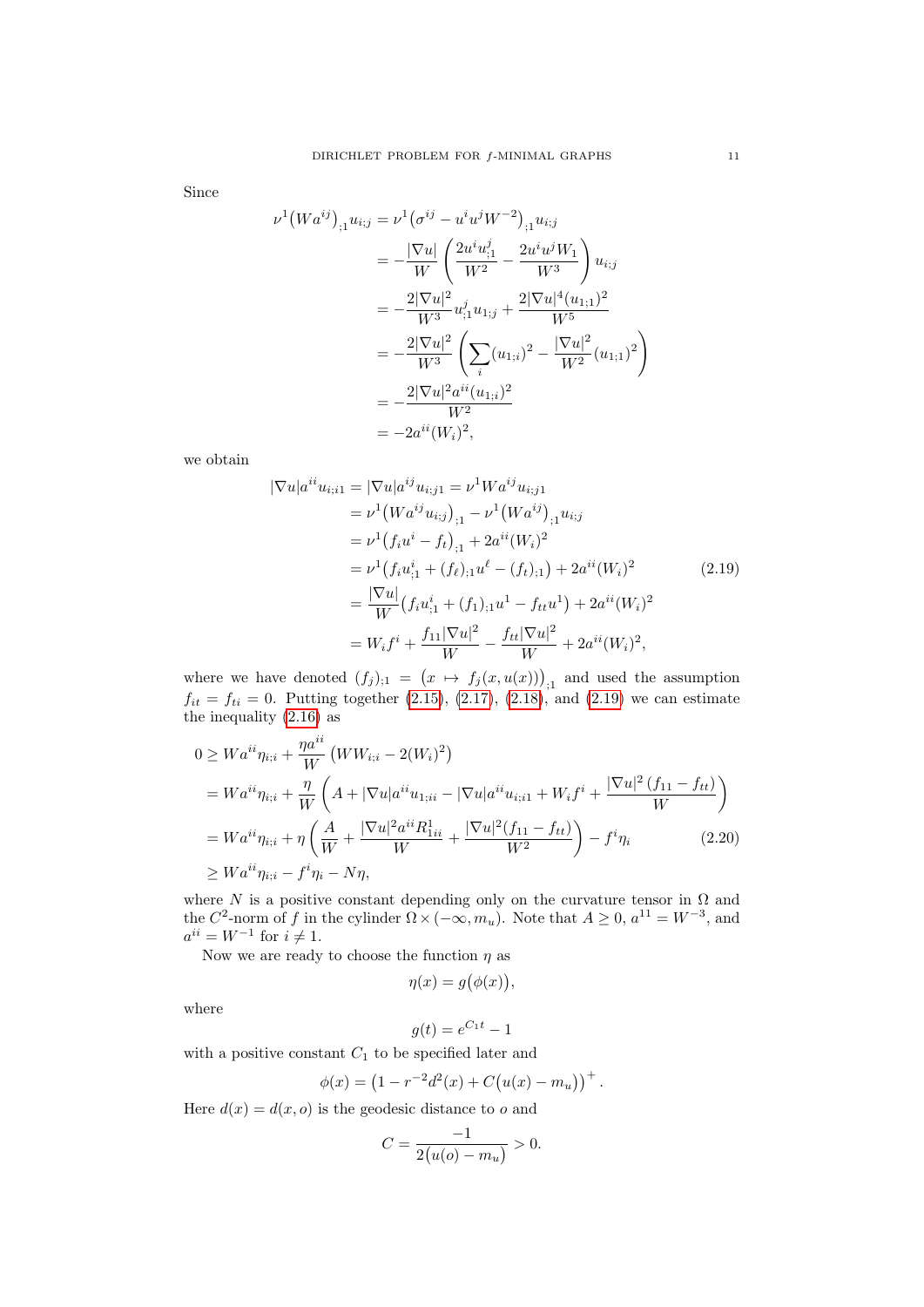It follows that  $\eta$  fulfils the requirements and, moreover,  $\eta(o) = e^{C_1/2} - 1 > 0$ . We have

<span id="page-11-3"></span><span id="page-11-2"></span><span id="page-11-0"></span>
$$
\eta_i = \left(-r^{-2}(d^2)_i + Cu_i\right)g' \tag{2.21}
$$

and

<span id="page-11-1"></span>
$$
\eta_{i;j} = \left(-r^{-2}(d^2)_{i;j} + Cu_{i;j}\right)g' + \left(-r^{-2}(d^2)_i + Cu_i\right)\left(-r^{-2}(d^2)_j + Cu_j\right)g''.
$$
 (2.22)

A straightforward computation gives the estimate

$$
Wa^{ii}(r^{-2}(d^{2})_{i} - Cu_{i})^{2} = Wa^{ii}(r^{-4}(d^{2})_{i}^{2} - 2Cr^{-2}(d^{2})_{i}u_{i} + C^{2}(u_{i})^{2})
$$
  
\n
$$
= r^{-4}|\nabla d^{2}|^{2} - 2Cr^{-2}\langle \nabla d^{2}, \nabla u \rangle + C^{2}|\nabla u|^{2}
$$
  
\n
$$
- \frac{\langle \nabla d^{2}, \nabla u \rangle^{2}}{r^{4}W^{2}} + \frac{2C|\nabla u|^{2}\langle \nabla d^{2}, \nabla u \rangle}{r^{2}W^{2}} - \frac{C^{2}|\nabla u|^{4}}{W^{2}}
$$
  
\n
$$
= \frac{C^{2}|\nabla u|^{2}}{W^{2}} - \frac{2C\langle \nabla d^{2}, \nabla u \rangle}{r^{2}W^{2}} + \frac{1}{r^{4}} \left( |\nabla d^{2}|^{2} - \frac{\langle \nabla d^{2}, \nabla u \rangle^{2}}{W^{2}} \right)
$$
  
\n
$$
\geq \frac{C^{2}|\nabla u|^{2}}{W^{2}} - \frac{2C\langle \nabla d^{2}, \nabla u \rangle}{r^{2}W^{2}}.
$$
\n(2.23)

Next we observe that

$$
Wa^{ii}(-r^{-2}(d^{2})_{i;i} + Cu_{i;i}) = -r^{-2}Wa^{ii}(d^{2})_{i;i} + CWa^{ii}u_{i;i}
$$
\n
$$
= -r^{-2}\Delta d^{2} + \frac{|\nabla u|^{2}}{r^{2}W^{2}}(d^{2})_{1;1} + CW\langle \bar{\nabla}f, \nu \rangle
$$
\n
$$
= -r^{-2}\Delta d^{2} + \frac{|\nabla u|^{2}}{r^{2}W^{2}} \text{Hess } d^{2}(\partial_{1}, \partial_{1}) + CW\langle \bar{\nabla}f, \nu \rangle.
$$
\n(2.24)

Putting together [\(2.21\)](#page-11-0), [\(2.22\)](#page-11-1), [\(2.23\)](#page-11-2), and [\(2.24\)](#page-11-3) we obtain

$$
Wa^{ii}\eta_{i;i} \ge g' \left(-r^{-2}\Delta d^2 + \frac{|\nabla u|^2}{r^2W^2} \operatorname{Hess} d^2(\partial_1, \partial_1) + CW \langle \overline{\nabla} f, \nu \rangle \right) + g'' \left(\frac{C^2 |\nabla u|^2}{W^2} - \frac{2C}{r^2W^2} \langle \nabla u, \nabla d^2 \rangle \right).
$$

Hence, by [\(2.20\)](#page-10-1), we have

<span id="page-11-4"></span>
$$
g''\left(\frac{C^2|\nabla u|^2}{W^2} - \frac{2C}{r^2W^2}\langle\nabla u, \nabla d^2\rangle\right) + g'P - Ng \le 0,
$$
\n(2.25)

where

$$
P = \frac{|\nabla u|^2}{r^2 W^2} \text{ Hess } d^2(\partial_1, \partial_1) - \frac{\Delta d^2}{r^2} + \frac{f^i (d^2)_i}{r^2} - Cf_t.
$$

It is easy to see that

$$
|P| \le \frac{|\text{Hess}\,d^2(\partial_1,\partial_1)| + |\Delta d^2|}{r^2} + \frac{2d|f^id_i|}{r^2} + C|f_t| \le C_0,
$$

with a constant  $C_0 = C_0(u(o) - m_u, r, R_{\Omega}, ||f||_{C^1}).$ 

In order to obtain an upper bound for  $|\nabla u(p)|$ , we suppose that

$$
|\nabla u(p)| \ge \frac{16\big(m_u - u(o)\big)}{r}
$$

and derive a contradiction. Since  $|\nabla d^2(p)| \leq 2r$ , we see that

$$
|\nabla u(p)| \ge \frac{4|\nabla d^2(p)|}{Cr^2}
$$

and hence we have

$$
|\nabla u|^2 - \frac{2}{Cr^2} \langle \nabla u, \nabla d^2 \rangle \ge \frac{1}{2} |\nabla u|^2
$$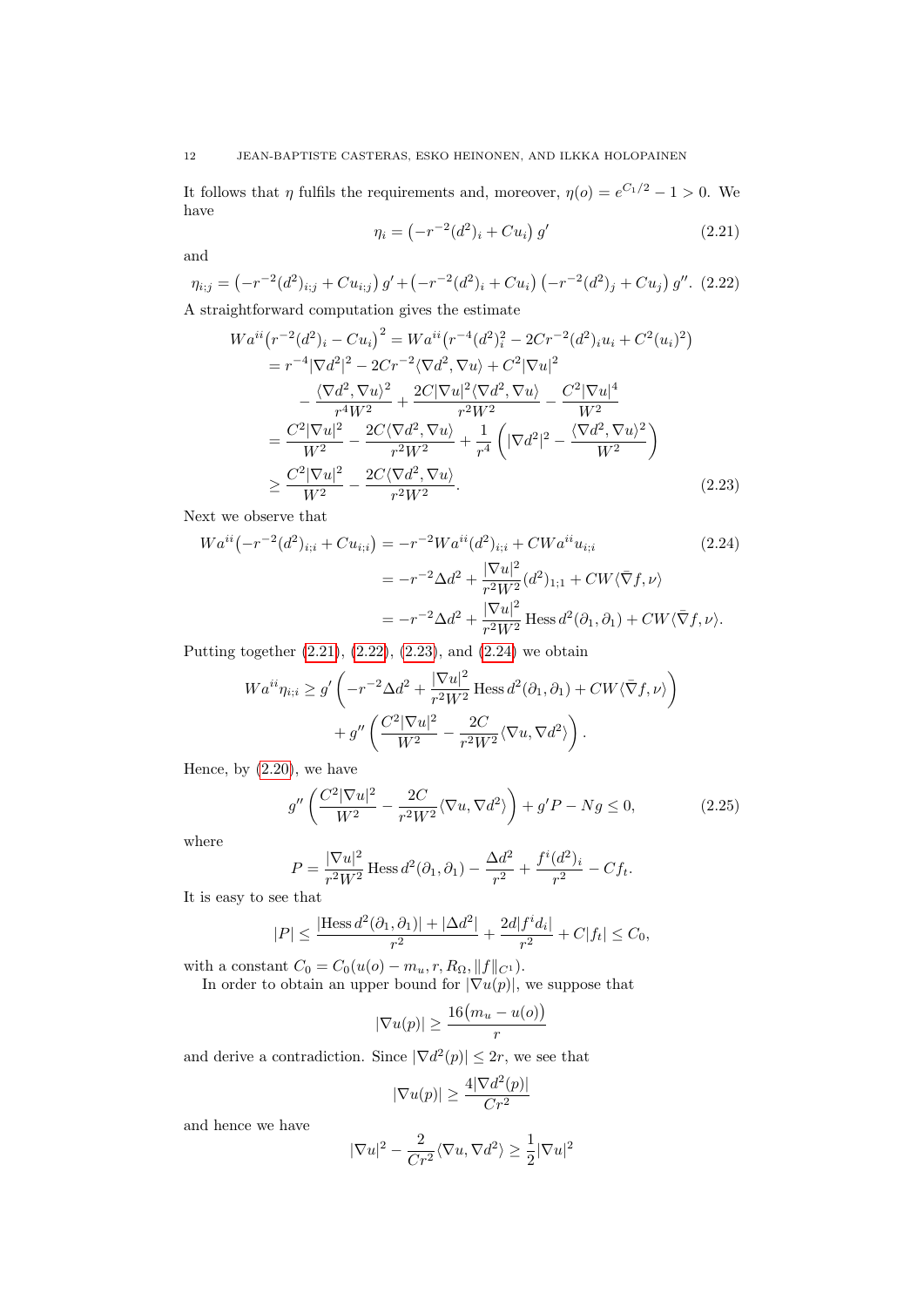at p. Therefore there exists a constant D depending only on  $m_u - u(o)$  and r such that

$$
\frac{C^2}{W^2}\left(|\nabla u|^2 - \frac{2}{Cr^2}\langle \nabla u, \nabla d^2 \rangle\right) \ge D > 0.
$$

But now, taking  $C_1 = C_1(C_0, D, N)$  large enough, we obtain

$$
Dg''(\phi(p)) - C_0g'(\phi(p)) - Ng(\phi(p)) = (DC_1^2 - C_1C_0 - N)e^{C_1\phi(p)} + N > 0
$$

which is a contradiction with [\(2.25\)](#page-11-4). Hence we have

$$
|\nabla u(p)| < \frac{16(m_u - u(o))}{r}
$$

which implies

$$
W(p) \le C_2 = 1 + \frac{16(m_u - u(o))}{r}.
$$

Since p is a maximum point of  $h = \eta W$ , we have

$$
(e^{C_1/2} - 1) W(o) = \eta(o)W(o) \leq \eta(p)W(p) \leq C_2 (e^{C_1} - 1).
$$

This proves the case (a).

For the case (b), we assume, in addition, that  $u \in C^1(\overline{\Omega})$  and we fix  $r =$  $\min\{i(\Omega), \text{diam}(\Omega)\} > 0$ . Let  $o \in \overline{\Omega}$  and  $h = \eta W$  be as above with the same constant  $C_1$ . If a maximum point p of h is an interior point of  $\Omega$ , the proof for the case (a) applies and we have a desired upper bound for  $|\nabla u(o)|$ . On the other hand, if  $p \in \partial \Omega$  we have an upper bound

$$
|\nabla u(p)| \leq \max_{\partial \Omega} |\nabla u|
$$

and again we are done.  $\hfill \square$ 

## 3. EXISTENCE OF  $f$ -MINIMAL GRAPHS

<span id="page-12-0"></span>In this section we will prove Theorem [1.1](#page-1-1) and [1.2.](#page-2-0) Throughout this section we assume that  $\Omega \subset M$  is a bounded open set with  $C^{2,\alpha}$  boundary  $\partial\Omega$ . As in Subsection [2.1](#page-4-1) we denote by  $\Omega_0$  the open set of all those points of  $\Omega$  that can be joined to  $\partial\Omega$  by a unique minimizing geodesic. We start with the following lemma from [\[22,](#page-24-19) Lemma 4.2]; see also [\[10,](#page-24-16) Lemma 5]. Since our definition of the mean curvature differs by a multiple constant from the one used in [\[22\]](#page-24-19) and [\[10\]](#page-24-16), we sketch the proof.

<span id="page-12-1"></span>**Lemma 3.1.** Let  $F = \sup\{|\nabla f(x, s)| : (x, s) \in \overline{\Omega} \times \mathbb{R}\}\n\leq \infty$  and suppose that  $\text{Ric}_{\Omega} \geq -F^2/(n-1)$  and  $H_{\partial\Omega} \geq F$ . Then for all  $x_0 \in \Omega_0$  the inward mean curvature  $H(x_0)$  of the level set  $\{x \in \Omega : d(x) = d(x_0)\}\$  passing through  $x_0$  has a lower bound  $H(x_0) \geq F$ .

*Proof.* Denote by  $H(t)$  the inward mean curvature of the level set  $\Gamma_t = \{x \in$  $\Omega: d(x) = t$  at the point which lies on the unit speed minimizing geodesic  $\gamma$ joining  $\gamma(0) \in \partial\Omega$  to  $x_0$ . Denote by  $N = \dot{\gamma}_t$  the inward unit normal to  $\Gamma_t$  and by  $S_t$  the shape operator,  $S_t(X) = -\nabla_X N$ , of the level set  $\Gamma_t$ . As in [\[10\]](#page-24-16) we obtain the Riccati equation

$$
S_t' = S_t^2 + R_t,
$$

where  $R_t = R(\cdot, \dot{\gamma}_t) \dot{\gamma}_t$ . Trace and derivative commute, but because of the term  $S_t^2$ , we need to substitute  $s = \text{tr } S_t/(n-1)$  in order to get similar differential equation for the traces. Hence we have

$$
s'=s^2+r,
$$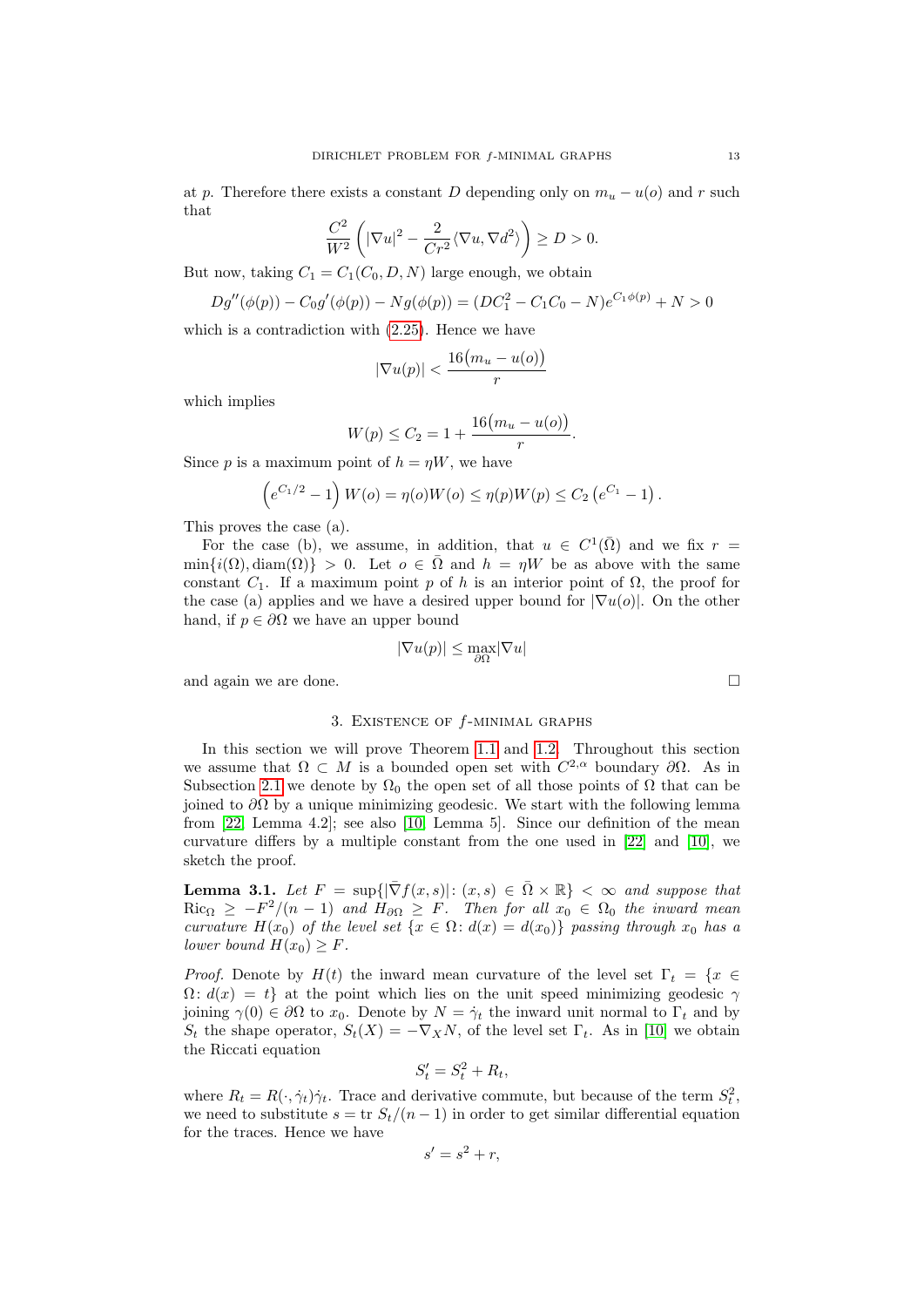where r satisfies  $r \geq \text{Ric}(\dot{\gamma}_t, \dot{\gamma}_t)/(n-1)$ . In other words,

$$
\frac{\operatorname{tr} S_t'}{n-1} \ge \left(\frac{\operatorname{tr} S_t}{n-1}\right)^2 + \frac{1}{n-1} \operatorname{Ric}(\dot{\gamma}_t, \dot{\gamma}_t).
$$

Since  $H(t) = \text{tr } S_t$ , we obtain the estimate

$$
\frac{H'(t)}{n-1} \ge \left(\frac{H(t)}{n-1}\right)^2 + \frac{1}{n-1} \operatorname{Ric}\left(\dot{\gamma}_t, \dot{\gamma}_t\right) \ge \frac{H^2(t)}{(n-1)^2} - \frac{F^2}{(n-1)^2}.
$$

On the boundary we have  $H(0) = H_{\partial\Omega} \geq F$  which implies that  $H'(t) \geq 0$  and hence the claim follows.  $\hfill \square$ 

Proof of Theorem [1.1.](#page-1-1) In order to prove Theorem [1.1](#page-1-1) we assume that the given boundary value function is extended to a function  $\varphi \in C^{2,\alpha}(\overline{\Omega})$  and we consider a family of Dirichlet problems

<span id="page-13-0"></span>
$$
\begin{cases} \operatorname{div} \frac{\nabla u}{\sqrt{1+|\nabla u|^2}} - \tau \langle \bar{\nabla} f, \nu \rangle = 0 & \text{in } \Omega, \\ u = \tau \varphi & \text{in } \partial \Omega, \ 0 \le \tau \le 1. \end{cases}
$$
 (3.1)

By Lemma [3.1,](#page-12-1)

$$
H(x) \geq F \geq \sup_{\bar{\Omega} \times \mathbb{R}} |\bar{\nabla}(\tau f)|
$$

for all  $x \in \Omega_0$  and for all  $\tau \in [0,1]$ . Hence if  $u \in C^{2,\alpha}(\overline{\Omega})$  is a solution of  $(3.1)$  for some  $\tau \in [0, 1]$ , it follows from Lemmata [2.1,](#page-6-4) [2.2,](#page-8-2) and [2.3](#page-8-1) that

$$
||u||_{C^1(\bar{\Omega})} \leq C
$$

with a constant C that is independent of  $\tau$ . The Leray-Schauder method [\[13,](#page-24-9) Theorem 13.8] then yields a solution to the Dirichlet problem [\(3.1\)](#page-13-0) for all  $\tau \in [0, 1]$ . In particular, with  $\tau = 1$  we obtain a solution to the original Dirichlet problem.  $\Box$ 

Proof of Theorem [1.2.](#page-2-0) Let  $\varphi \in C(\partial \Omega)$  and let  $\varphi_k^{\pm} \in C^{2,\alpha}(\partial \Omega)$  be two monotonic sequence converging uniformly on  $\partial\Omega$  to  $\varphi$  from above and from below, respectively. Denote

$$
F^+ = \sup_{\bar{\Omega}\times\mathbb{R}} |\bar{\nabla}f| \quad \text{and} \quad F^- = -F^+.
$$

By Theorem [1.1](#page-1-1) there are functions  $u_k^{\pm}, v_k^{\pm} \in C^{2,\alpha}(\overline{\Omega})$  such that  $u_k^{\pm}|\partial\Omega = v_k^{\pm}|\partial\Omega =$  $\varphi_k^{\pm}$  and

$$
a^{ij}(x, \nabla u_k^{\pm})(u_k^{\pm})_{i,j} - \langle \bar{\nabla} f, \nu_k^{\pm} \rangle = 0
$$
  

$$
a^{ij}(x, \nabla v_k^{\pm})(v_k^{\pm})_{i,j} + F^{\pm} = 0
$$

in  $\Omega$ , where  $a^{ij}$  is as in [\(2.6\)](#page-6-5) and  $\nu_k^{\pm}$  is the downward unit normal to the graph of  $u_k^{\pm}$ . Since

$$
a^{ij}(x, \nabla v_k^+)(v_k^+)_{i;j} + F^- \le a^{ij}(x, \nabla v_k^+)(v_k^+)_{i;j} + F^+ = 0
$$
  
=  $a^{ij}(x, \nabla v_\ell^-)(v_\ell^-)_{i;j} + F^-$ 

and  $v_k^+|\partial\Omega \ge v_\ell^-|\partial\Omega$  for all  $k, \ell$ , we obtain from the comparison principle [\[13,](#page-24-9) Theorem 10.1 applied to the operator  $a^{ij} + F^-$  that

$$
v_{\ell}^- \le v_k^+ \quad \text{in } \bar{\Omega}.
$$

On the other hand, since  $\varphi_{k+1}^+ \leq \varphi_k^+$  and  $\varphi_\ell^- \leq \varphi_{\ell+1}^-$  on  $\partial\Omega$ , we have again by the comparison principle that

<span id="page-13-1"></span>
$$
v_1^- \le \dots \le v_\ell^- \le v_{\ell+1}^- \dots \le v_{k+1}^+ \le v_k^+ \dots \le v_1^+.
$$
 (3.2)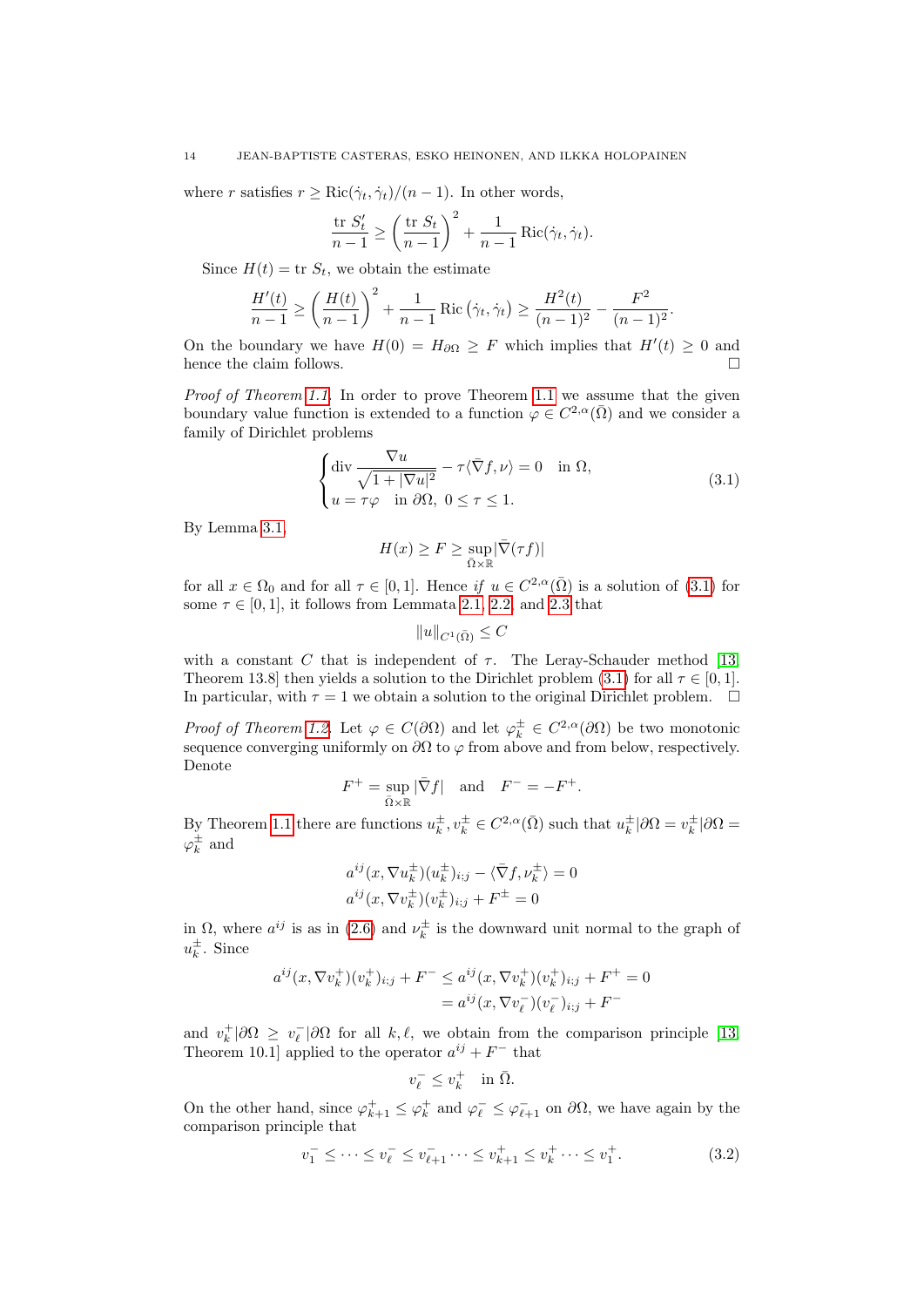Similarly, since

$$
a^{ij}(x, \nabla v_k^+)(v_k^+)_{i;j} - \langle \bar{\nabla} f, \nu_k^+ \rangle \le a^{ij}(x, \nabla v_k^+)(v_k^+)_{i;j} - F^- = 0
$$
  
=  $a^{ij}(x, \nabla u_k^+)(u_k^+)_{i;j} - \langle \bar{\nabla} f, \nu_k^+ \rangle$ 

and  $v_k^+|\partial\Omega=u_k^+|\partial\Omega$ , we get

$$
u_k^+ \le v_k^+ \quad \text{in } \bar{\Omega}.
$$

Similar reasoning implies that  $v_k^- \le u_k^-$  , and therefore

<span id="page-14-2"></span>
$$
v_k^- \le u_k^{\pm} \le v_k^+ \quad \text{in } \bar{\Omega}.\tag{3.3}
$$

Hence the sequences  $u_k^{\pm}$ ,  $v_k^{\pm}$  have uniformly bounded  $C^0$  norms and the local interior gradient estimate (Lemma [2.3\)](#page-8-1) together with [\[13,](#page-24-9) Corollary 6.3] imply that the sequences  $u_k^{\pm}, v_k^{\pm}$  have equicontinuous  $C^{2,\alpha}$  norms on compact subsets  $K \subset \Omega$ . Taking an exhaustion of  $\Omega$  by compact sets we obtain, with a diagonal argument, that  $u_k^{\pm}$  and  $v_k^{\pm}$  contain subsequences that converge uniformly in compact subsets to functions  $u, v^{\pm} \in C^2(\Omega)$  with respect to the  $C^2$  norm. Moreover, we have

$$
a^{ij}(x,\nabla u)u_{i;j}-\langle \bar{\nabla}f,\nu\rangle=0
$$
 and  $a^{ij}(x,\nabla v^{\pm})v_{i;j}^{\pm}+F^{\pm}=0.$ 

Since  $v_k^{\pm}|\partial\Omega = \varphi_k^{\pm}$  convergences to  $\varphi$ , [\(3.2\)](#page-13-1) implies that  $v^{\pm}$  extends continuously to the boundary  $\partial\Omega$  and  $v^{\pm}|\partial\Omega = \varphi$ . In turn, this and [\(3.3\)](#page-14-2) give that u extends continuously to  $\partial\Omega$  with  $u|\partial\Omega = \varphi$ . Furthermore, because  $f \in C^2(M \times \mathbb{R})$ , it follows that $u \in C^{2,\alpha}(\Omega) \cap C(\overline{\Omega})$  ([\[13,](#page-24-9) Theorem 6.17]).

#### 4. Dirichlet problem at infinity

<span id="page-14-0"></span>In this section we assume that  $M$  is a Cartan-Hadamard manifold of dimension  $n \geq 2$ ,  $\partial_{\infty}M$  is the asymptotic boundary of M, and  $\overline{M} = M \cup \partial_{\infty}M$  the compactification of  $M$  in the cone topology. Recall that the asymptotic boundary is defined as the set of all equivalence classes of unit speed geodesic rays in  $M$ ; two such rays  $\gamma_1$  and  $\gamma_2$  are equivalent if  $\sup_{t\geq 0} d(\gamma_1(t), \gamma_2(t)) < \infty$ . The equivalence class of  $\gamma$ is denoted by  $\gamma(\infty)$ . For each  $x \in M$  and  $y \in \overline{M} \setminus \{x\}$  there exists a unique unit speed geodesic  $\gamma^{x,y}: \mathbb{R} \to M$  such that  $\gamma_0^{x,y} = x$  and  $\gamma_t^{x,y} = y$  for some  $t \in (0,\infty]$ . If  $v \in T_xM \setminus \{0\}$ ,  $\alpha > 0$ , and  $r > 0$ , we define a cone

$$
C(v,\alpha)=\{y\in \bar M\setminus\{x\}: \sphericalangle(v,\dot\gamma_0^{x,y})<\alpha\}
$$

and a truncated cone

$$
T(v, \alpha, r) = C(v, \alpha) \setminus \bar{B}(x, r),
$$

where  $\triangleleft(v, \dot{\gamma}_0^{x,y})$  is the angle between vectors v and  $\dot{\gamma}_{0}^{x,y}$  in  $T_xM$ . All cones and open balls in M form a basis for the cone topology on  $\overline{M}$ .

Throughout this section, we assume that the sectional curvatures of M are bounded from below and above by

<span id="page-14-3"></span>
$$
-(b \circ \rho)^{2}(x) \le K(P_{x}) \le -(a \circ \rho)^{2}(x) \tag{4.1}
$$

for all  $x \in M$ , where  $\rho(x) = d(o, x)$  is the distance to a fixed point  $o \in M$  and  $P_x$  is any 2-dimensional subspace of  $T_xM$ . The functions  $a, b : [0, \infty) \to [0, \infty)$  are assumed to be smooth such that  $a(t) = 0$  and  $b(t)$  is constant for  $t \in [0, T_0]$  for some  $T_0 > 0$ , and  $b \ge a$ . Furthermore, we assume that b is monotonic and that there exist positive constants  $T_1, C_1, C_2, C_3$ , and  $Q \in (0, 1)$  such that

<span id="page-14-1"></span>
$$
a(t) \begin{cases} = C_1 t^{-1} & \text{if } b \text{ is decreasing,} \\ \ge C_1 t^{-1} & \text{if } b \text{ is increasing} \end{cases}
$$
 (A1)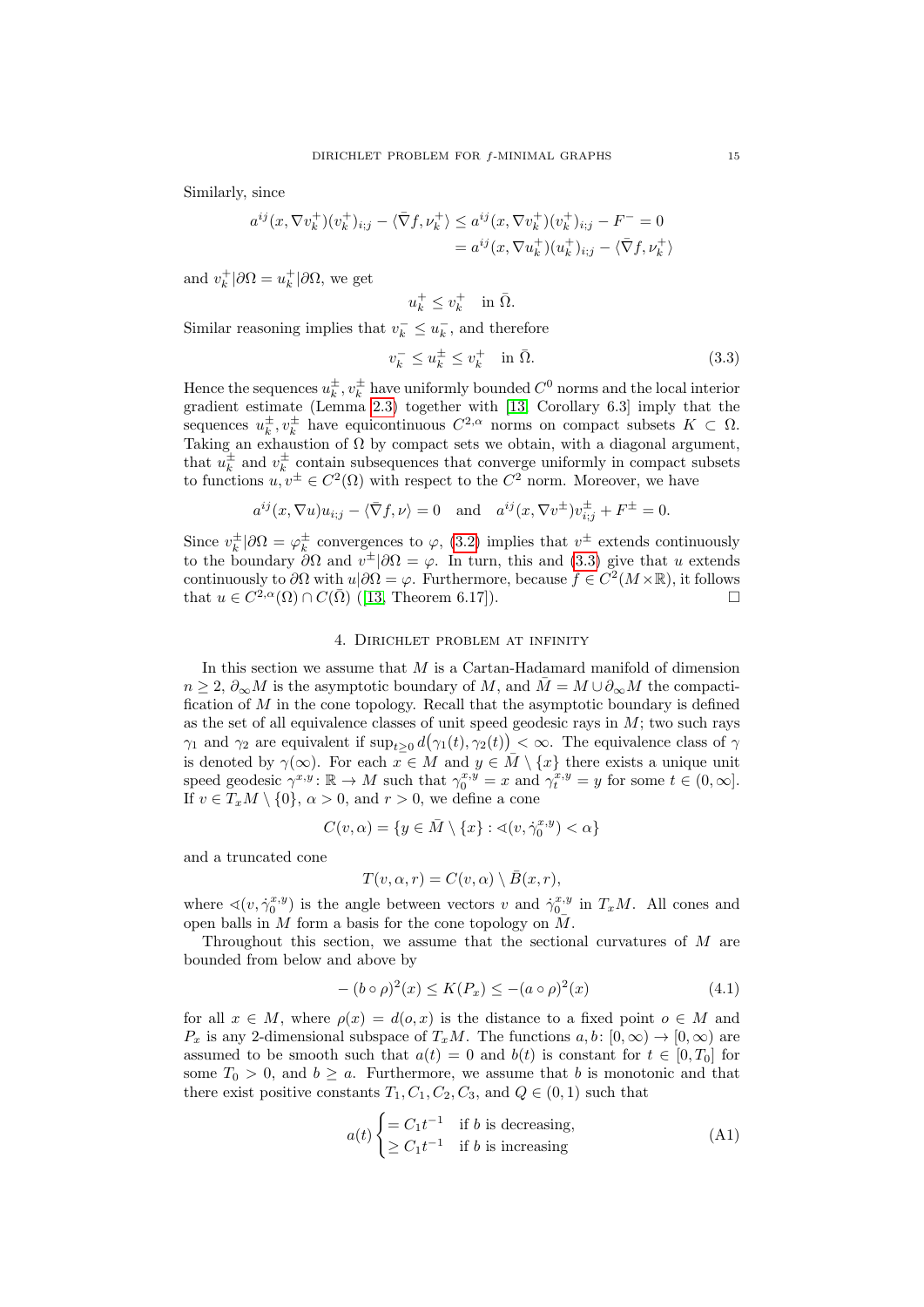for all  $t \geq T_1$  and

$$
a(t) \le C_2,\tag{A2}
$$

$$
b(t+1) \le C_2 b(t),\tag{A3}
$$

$$
b(t/2) \le C_2 b(t),\tag{A4}
$$

$$
b(t) \ge C_3 (1+t)^{-Q} \tag{A5}
$$

for all  $t \geq 0$ . In addition, we assume that

<span id="page-15-1"></span>
$$
\lim_{t \to \infty} \frac{b'(t)}{b(t)^2} = 0
$$
\n(A6)

and that there exists a constant  $C_4 > 0$  such that

$$
\lim_{t \to \infty} \frac{t^{1+C_4}b(t)}{f'_a(t)} = 0.
$$
\n(A7)

It can be checked from [\[15\]](#page-24-14) or from [\[1\]](#page-24-22) that the curvature bounds in Corollary [1.4](#page-3-5) and Corollary [1.5](#page-3-6) satisfy the assumptions [\(A1\)](#page-14-1)-[\(A7\)](#page-15-1).

<span id="page-15-0"></span>4.1. Construction of a barrier. The curvature bounds [\(4.1\)](#page-14-3) are needed to control the first two derivatives of the "barrier" functions that we will construct in this subsection. Recall from the introduction that for a smooth function  $k: [0, \infty) \to$  $[0, \infty)$ , we denote by  $f_k : [0, \infty) \to \mathbb{R}$  the smooth non-negative solution to the initial value problem

$$
\begin{cases}\nf_k(0) = 0, \\
f'_k(0) = 1, \\
f''_k = k^2 f_k.\n\end{cases}
$$

Following [\[15\]](#page-24-14), we construct a barrier function for each boundary point  $x_0 \in \partial_{\infty} M$ . Towards this end let  $v_0 = \dot{\gamma}_0^{o,x_0}$  be the initial (unit) vector of the geodesic ray  $\gamma^{o,x_0}$ from a fixed point  $o \in M$  and define a function  $h : \partial_{\infty} M \to \mathbb{R}$ ,

<span id="page-15-2"></span>
$$
h(x) = \min(1, L \triangleleft (v_0, \dot{\gamma}_0^{o,x})\big),\tag{4.2}
$$

where  $L \in (8/\pi, \infty)$  is a constant. Then we define a crude extension  $\tilde{h} \in C(\bar{M})$ , with  $\tilde{h}|\partial_{\infty}M = h$ , by setting

$$
\tilde{h}(x) = \min\left(1, \max(2 - 2\rho(x), L \triangleleft (v_0, \dot{\gamma}_0^{o,x}))\right)\right).
$$
\n(4.3)

Finally, we smooth out  $\tilde{h}$  to get an extension  $h \in C^{\infty}(M) \cap C(\bar{M})$  with controlled first and second order derivatives. For that purpose, we fix  $\chi \in C^{\infty}(\mathbb{R})$  such that  $0 \leq \chi \leq 1$ , spt  $\chi \subset [-2, 2]$ , and  $\chi$ |[-1, 1] = 1. Then for any function  $\varphi \in C(M)$  we define functions  $F_{\varphi} \colon M \times M \to \mathbb{R}$ ,  $\mathcal{R}(\varphi) \colon M \to M$ , and  $\mathcal{P}(\varphi) \colon M \to \mathbb{R}$  by

$$
F_{\varphi}(x, y) = \chi(b(\rho(y))d(x, y))\varphi(y),
$$
  

$$
\mathcal{R}(\varphi)(x) = \int_{M} F_{\varphi}(x, y)dm(y), \text{ and}
$$
  

$$
\mathcal{P}(\varphi) = \frac{\mathcal{R}(\varphi)}{\mathcal{R}(1)},
$$

where

$$
\mathcal{R}(1)(x) = \int_M \chi(b(\rho(y))d(x,y))dm(y) > 0.
$$

If  $\varphi \in C(\overline{M})$ , we extend  $\mathcal{P}(\varphi) \colon M \to \mathbb{R}$  to a function  $\overline{M} \to \mathbb{R}$  by setting  $\mathcal{P}(\varphi)(x) =$  $\varphi(x)$  whenever  $x \in M(\infty)$ . Then the extended function  $\mathcal{P}(\varphi)$  is  $C^{\infty}$ -smooth in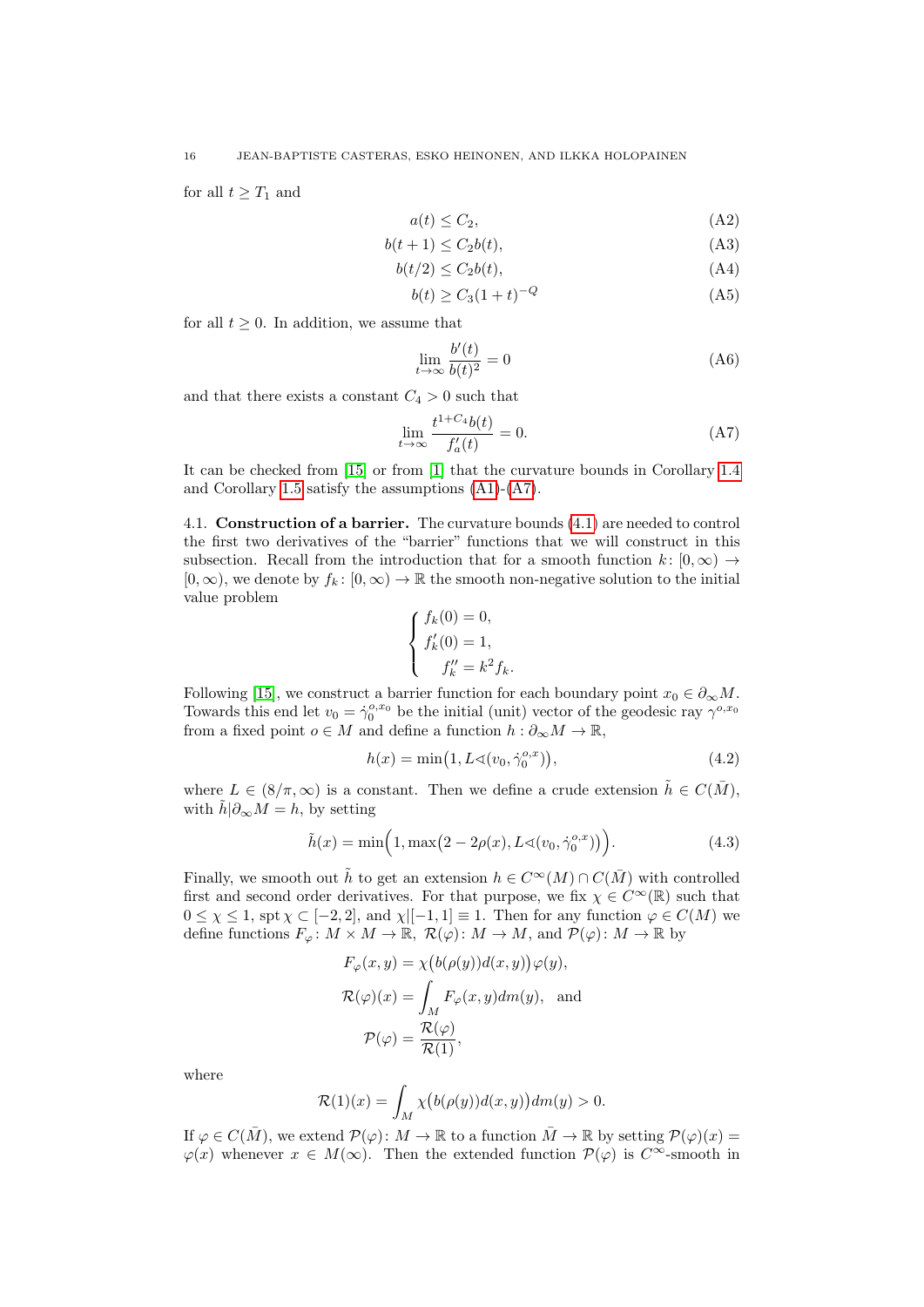M and continuous in  $\overline{M}$ ; see [\[15,](#page-24-14) Lemma 3.13]. In particular, applying  $\mathcal P$  to the function  $\tilde{h}$  yields an appropriate smooth extension

<span id="page-16-0"></span>
$$
h := \mathcal{P}(\tilde{h})\tag{4.4}
$$

of the original function  $h \in C(\partial_{\infty}M)$  that was defined in [\(4.2\)](#page-15-2). We denote

 $\Omega = C(v_0, 1/L) \cap M$  and  $\ell \Omega = C(v_0, \ell/L) \cap M$ 

for  $\ell > 0$  and collect various constants and functions together to a data

$$
C = (a, b, T_1, C_1, C_2, C_3, C_4, Q, n, L).
$$

Furthermore, we denote by  $\|\text{Hess}_x u\|$  the norm of the Hessian of a smooth function  $u$  at  $x$ , that is

$$
\|\operatorname{Hess}_x u\| = \sup_{\substack{X \in T_x M \\ |X| \le 1}} |\operatorname{Hess} u(X, X)|.
$$

The following lemma gives the desired estimates for derivatives of  $h$ . We refer to [\[15\]](#page-24-14) for the proofs of these estimates; see also [\[2\]](#page-24-23).

<span id="page-16-3"></span>**Lemma 4.1.** [\[15,](#page-24-14) Lemma 3.16] There exist constants  $R_1 = R_1(C)$  and  $c_1 = c_1(C)$ such that the extended function  $h \in C^{\infty}(M) \cap C(\overline{M})$  in [\(4.4\)](#page-16-0) satisfies

$$
|\nabla h(x)| \le c_1 \frac{1}{(f_a \circ \rho)(x)},
$$
  
 
$$
\|\operatorname{Hess}_x h\| \le c_1 \frac{(b \circ \rho)(x)}{(f_a \circ \rho)(x)},
$$
 (4.5)

for all  $x \in 3\Omega \setminus B(o, R_1)$ . In addition,

$$
h(x) = 1
$$

for every  $x \in M \setminus (2\Omega \cup B(o, R_1)).$ 

We define a function  $F: M \to [0, \infty)$  and an elliptic operator  $\tilde{Q}$  by setting

<span id="page-16-1"></span>
$$
F(x) = \sup_{t \in \mathbb{R}} |\bar{\nabla} f(x, t)| \tag{4.6}
$$

and

$$
\tilde{Q}[v] = \text{div}\,\frac{\nabla v}{\sqrt{1+|\nabla v|^2}} + F(x). \tag{4.7}
$$

Let then  $A > 0$  be a fixed constant. We aim to show that

$$
\psi = A(R_3^{\delta} \rho^{-\delta} + h) \tag{4.8}
$$

is a supersolution  $\tilde{Q}[\psi] < 0$  in the set  $3\Omega \setminus \bar{B}(o, R_3)$ , where  $\delta > 0$  and  $R_3 > 0$  are constants that will be specified later and  $h$  is the extended function defined in  $(4.4)$ . We shall make use of the following estimates obtained in [\[15\]](#page-24-14):

<span id="page-16-2"></span>**Lemma 4.2.** [\[15,](#page-24-14) Lemma 3.17] There exist constants  $R_2 = R_2(C)$  and  $c_2 = c_2(C)$ with the following property. If  $\delta \in (0,1)$ , then

$$
|\nabla h| \le c_2/(f_a \circ \rho),
$$
  
\n
$$
|| \text{Hess } h|| \le c_2 \rho^{-C_4 - 1} (f'_a \circ \rho)/(f_a \circ \rho),
$$
  
\n
$$
|\nabla \langle \nabla h, \nabla h \rangle| \le c_2 \rho^{-C_4 - 2} (f'_a \circ \rho)/(f_a \circ \rho),
$$
  
\n
$$
|\nabla \langle \nabla h, \nabla (\rho^{-\delta}) \rangle| \le c_2 \rho^{-C_4 - 2} (f'_a \circ \rho)/(f_a \circ \rho),
$$
  
\n
$$
\nabla \langle \nabla (\rho^{-\delta}), \nabla (\rho^{-\delta}) \rangle = -2\delta^2 (\delta + 1) \rho^{-2\delta - 3} \nabla \rho
$$

in the set  $3\Omega \setminus B(o, R_2)$ .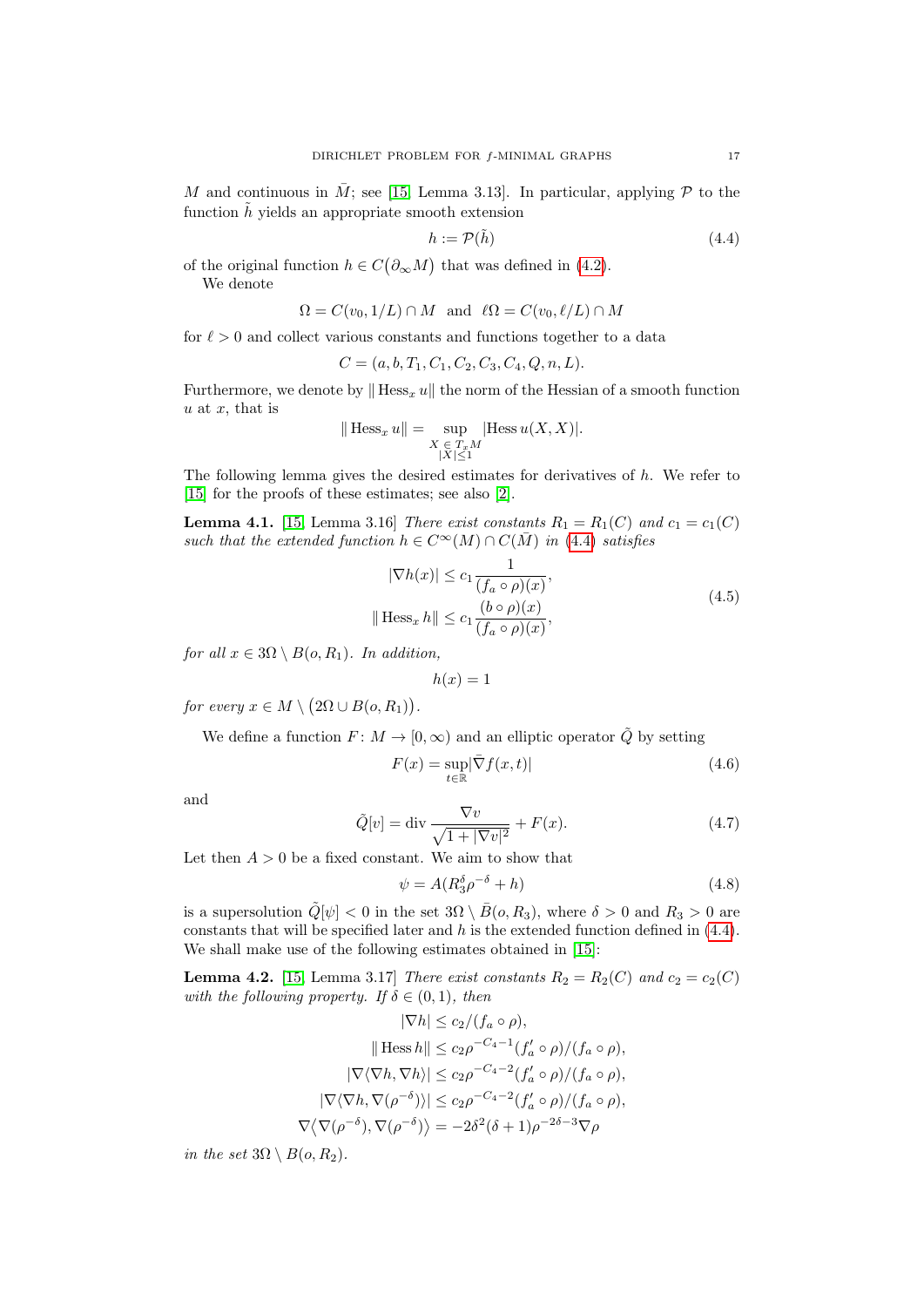As in [\[15\]](#page-24-14) we denote

$$
\phi_1 = \frac{1+\sqrt{1+4C_1^2}}{2} > 1, \quad \text{and} \quad \delta_1 = \min\left\{C_4, \frac{-1+(n-1)\phi_1}{1+(n-1)\phi_1}\right\} \in (0,1),
$$

where  $C_1$  and  $C_4$  are constants defined in [\(A1\)](#page-14-1) and [\(A7\)](#page-15-1), respectively.

<span id="page-17-2"></span>**Lemma 4.3.** Let  $A > 0$  be a fixed constant and h the function defined in [\(4.4\)](#page-16-0). Assume that the function  $F$  defined in  $(4.6)$  satisfies

<span id="page-17-1"></span>
$$
\sup_{\rho(x)=t} F(x) = o\left(\frac{f_a'(t)}{f_a(t)} t^{-\varepsilon - 1}\right)
$$
\n(4.9)

for some  $\epsilon > 0$  as  $t \to \infty$ . Then there exist two positive constants  $\delta \in (0, \min(\delta_1, \varepsilon))$ and  $R_3$  depending on C and  $\varepsilon$  such that the function  $\psi = A(R_3^{\delta}\rho^{-\delta} + h)$  satisfies  $\tilde{Q}[\psi] < 0$  in the set  $3\Omega \setminus \bar{B}(o, R_3)$ .

*Proof.* In the proof  $c$  will denote a positive constant whose actual value may vary even within a line. Since

$$
\tilde{Q}[\psi] = \frac{\Delta \psi}{\sqrt{1+|\nabla \psi|^2}} - \frac{1}{2} \frac{\langle \nabla |\nabla \psi|^2, \nabla \psi \rangle}{(1+|\nabla \psi|^2)^{3/2}} + F(x) \n= \frac{(1+|\nabla \psi|^2)\Delta \psi + (1+|\nabla \psi|^2)^{3/2}F(x) - \frac{1}{2}\langle \nabla |\nabla \psi|^2, \nabla \psi \rangle}{(1+|\nabla \psi|^2)^{3/2}},
$$

it is enough to show that there exist  $\delta > 0$  and  $R_3$  such that

<span id="page-17-0"></span>
$$
(1+|\nabla\psi|^2)\Delta\psi + (1+|\nabla\psi|^2)^{3/2}F(x) - \frac{1}{2}\langle\nabla|\nabla\psi|^2, \nabla\psi\rangle < 0\tag{4.10}
$$

in the set  $3\Omega \setminus \bar{B}(o, R_3)$ .

First we notice that  $\psi$  is  $C^{\infty}$ -smooth and

$$
\nabla \psi = A(-R_3^{\delta} \delta \rho^{-\delta - 1} \nabla \rho + \nabla h)
$$

in  $M \setminus \{o\}$ . Lemma [4.2](#page-16-2) and our curvature assumption imply that  $|\nabla h| \le c/\rho$  for  $\rho$ large enough, and therefore

$$
|\nabla \psi|^2 = (AR_3^{\delta})^2 \delta^2 \rho^{-2\delta - 2} + A^2 |\nabla h|^2 - 2A^2 R_3^{\delta} \delta \rho^{-\delta - 1} \langle \nabla \rho, \nabla h \rangle \le c \rho^{-2}
$$

in 3 $\Omega \setminus \overline{B}(o, R_3)$  for sufficiently large  $R_3$ . Then, to estimate the term with  $\Delta \psi$  in [\(4.10\)](#page-17-0), we first note that

$$
\Delta \psi = AR_3^{\delta} \big( \delta(\delta + 1) \rho^{-\delta - 2} - \delta \rho^{-\delta - 1} \Delta \rho \big) + A \Delta h.
$$

Furthermore, for every  $\delta \in (0, \delta_1)$ , there exists  $R_3 = R_3(C, \delta)$  such that

$$
\Delta\rho\geq (n-1)\frac{f_a'\circ\rho}{f_a\circ\rho}\geq \frac{(n-1)(1-\delta)\phi_1}{\rho}>0
$$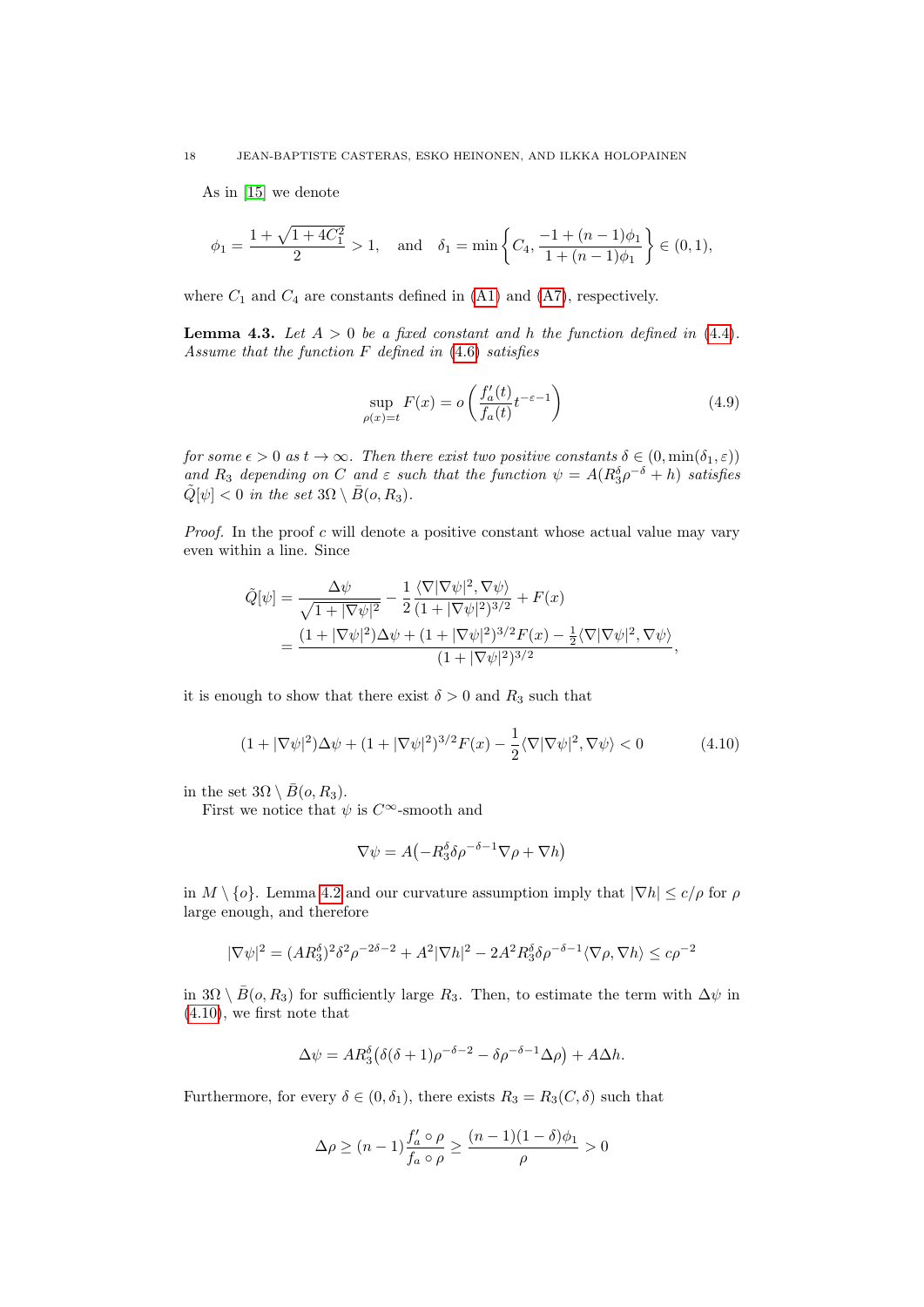whenever  $\rho \ge R_3$ ; see [\[15,](#page-24-14) (3.25)]. Therefore, using Lemma [4.2,](#page-16-2) we obtain

$$
(1+|\nabla\psi|^2)\Delta\psi \leq (1+|\nabla\psi|^2)AR_3^{\delta}\delta\left(\delta+1-(n-1)\frac{\rho f'_a \circ \rho}{f_a \circ \rho}\right)\rho^{-\delta-2}
$$
  
+ 
$$
(1+|\nabla\psi|^2)Anc_2\left(\frac{f'_a \circ \rho}{f_a \circ \rho}\right)\rho^{-C_4-1}
$$
  

$$
\leq AR_3^{\delta}\delta\left(\delta+1-(n-1)\frac{\rho f'_a \circ \rho}{f_a \circ \rho}\right)\rho^{-\delta-2}
$$
  
+ 
$$
(1+c\rho^{-2})Anc_2\left(\frac{\rho f'_a \circ \rho}{f_a \circ \rho}\right)\rho^{-C_4-2}
$$
  
= 
$$
-\left(\frac{\rho f'_a \circ \rho}{f_a \circ \rho}\right)\rho^{-\delta-2}\left(AR_3^{\delta}\delta(n-1)-(1+c\rho^{-2})Anc_2\rho^{\delta-C_4}\right)
$$
  
+ 
$$
AR_3^{\delta}\delta(\delta+1)\rho^{-\delta-2}
$$
  

$$
\leq -c\left(\frac{\rho f'_a \circ \rho}{f_a \circ \rho}\right)\rho^{-\delta-2}
$$

whenever  $\delta \in (0, \delta_1)$  is small enough and  $\rho \geq R_3(C, \delta)$ . These estimates hold since

$$
\delta + 1 - (n - 1)\frac{\rho f'_a \circ \rho}{f_a \circ \rho} \le \delta + 1 - (n - 1)(1 - \delta)\phi_1 \le 0
$$

for a sufficiently small  $\delta \in (0, \delta_1)$ . Now taking into account our assumption [\(4.9\)](#page-17-1) we obtain

$$
(1+|\nabla\psi|^2)\Delta\psi + (1+|\nabla\psi|^2)^{3/2}F \le -c\left(\frac{\rho f'_a \circ \rho}{f_a \circ \rho}\right)\rho^{-\delta-2} + (1+c\rho^{-2})F
$$
  

$$
\le -c\left(\frac{\rho f'_a \circ \rho}{f_a \circ \rho}\right)\rho^{-\delta-2}
$$
 (4.11)

whenever  $\delta \in (0, \min(\varepsilon, \delta_1))$  is small enough and  $\rho \geq R_3(C, \delta)$ .

It remains to estimate  $|\langle \nabla |\nabla \psi|^2, \nabla \psi \rangle|$  from above. Since

<span id="page-18-1"></span><span id="page-18-0"></span>
$$
\nabla \psi = AR_3^{\delta} \nabla (\rho^{-\delta}) + A \nabla h,
$$

we have

$$
\nabla |\nabla \psi|^2 = A^2 \nabla \langle R_3^{\delta} \nabla (\rho^{-\delta}) + \nabla h, R_3^{\delta} \nabla (\rho^{-\delta}) + \nabla h \rangle
$$
  
=  $(AR_3^{\delta})^2 \nabla \langle \nabla (\rho^{-\delta}), \nabla (\rho^{-\delta}) \rangle + 2A^2 R_3^{\delta} \nabla \langle \nabla (\rho^{-\delta}), \nabla h \rangle + A^2 \nabla \langle \nabla h, \nabla h \rangle.$ 

By Lemma [4.2](#page-16-2) we then get

$$
\left| \langle \nabla |\nabla \psi|^2, \nabla \psi \rangle \right| \leq c\rho^{-1} \left( 2(\delta AR_3^{\delta})^2 (\delta + 1)\rho^{-2\delta - 3} + A^2 c_2 (2R_3^{\delta} + 1) \left( \frac{f_a' \circ \rho}{f_a \circ \rho} \right) \rho^{-C_4 - 2} \right)
$$
  

$$
\leq c\delta^2 (\delta + 1)\rho^{-2\delta - 4} + c \left( \frac{\rho f_a' \circ \rho}{f_a \circ \rho} \right) \rho^{-C_4 - 4}
$$
  

$$
\leq c \left( \rho^{-2\delta - 4} + \rho^{-C_4 - 4} \right) \frac{\rho f_a' \circ \rho}{f_a \circ \rho}.
$$
 (4.12)

Putting together [\(4.11\)](#page-18-0) and [\(4.12\)](#page-18-1) we finally obtain

$$
(1+|\nabla\psi|^2)\Delta\psi + (1+|\nabla\psi|^2)^{3/2}F(x) - \frac{1}{2}\langle\nabla|\nabla\psi|^2, \nabla\psi\rangle \le -c\left(\frac{\rho f'_a \circ \rho}{f_a \circ \rho}\right)\rho^{-\delta-2} < 0
$$

in  $3\Omega \setminus \overline{B}(o, R_3)$  for a sufficiently small  $\delta > 0$  and large  $R_3$ .

Similarly, we have

<span id="page-18-2"></span>
$$
\operatorname{div} \frac{\nabla(-\psi)}{\sqrt{1+|\nabla(-\psi)|^2}} - F(x) > 0
$$
\n(4.13)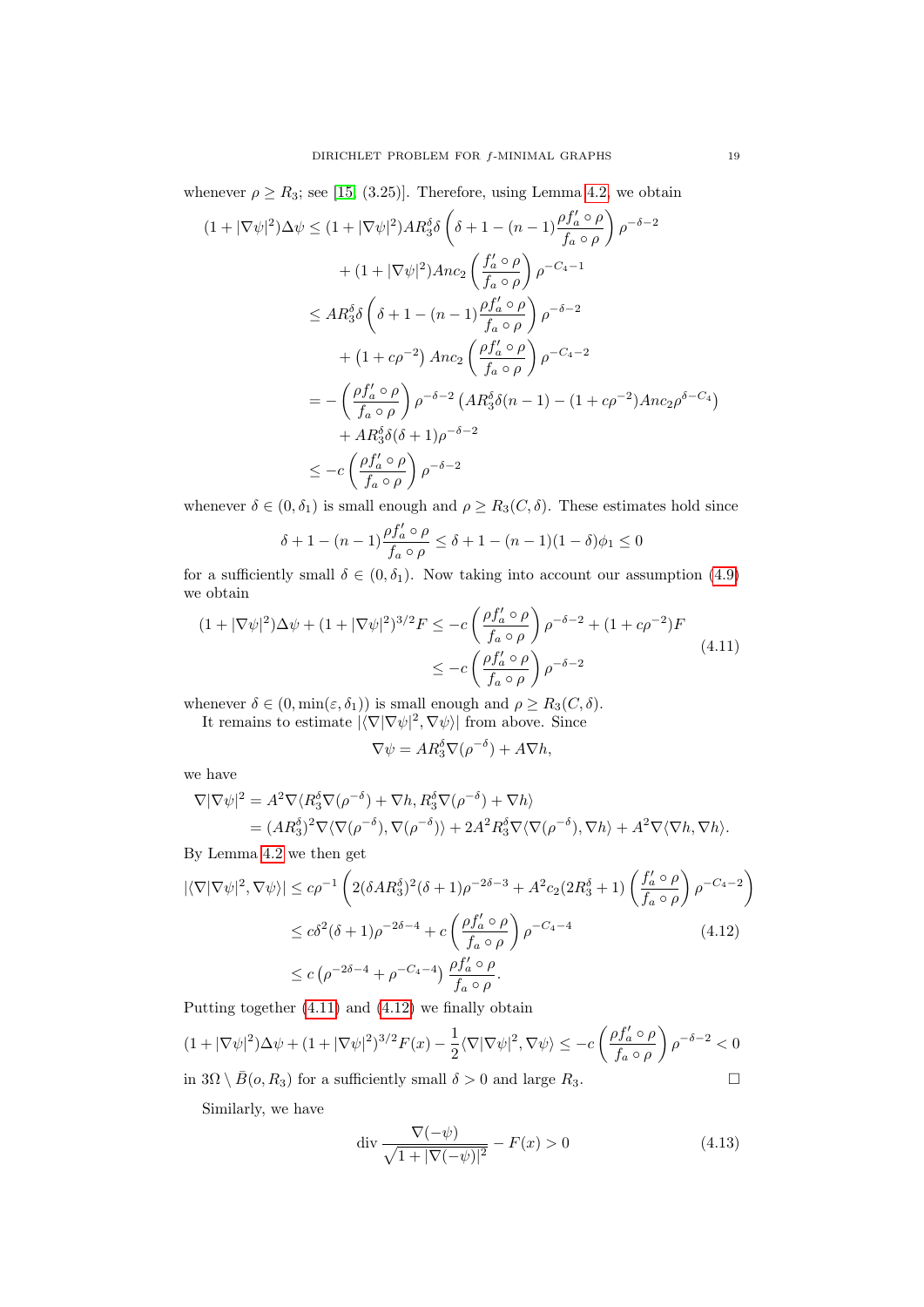in  $3\Omega \setminus \bar{B}(o, R_3)$ .

<span id="page-19-0"></span>4.2. Uniform height estimate. We will solve the asymptotic Dirichlet problem by solving the problem first in a sequence of balls with increasing radii. In order to obtain a converging subsequence of solutions, we need to have a uniform height estimate. This subsection is devoted to the construction of a barrier function that will guarantee the height estimate.

Since  $f''_a - a^2 f_a = 0$ , where  $a(t) = 0$  for  $t \in [0, T_0]$  and

$$
a(t) \ge \frac{\sqrt{\phi(\phi - 1)}}{t}
$$

for  $t \geq T_1$  and some  $\phi > 1$ , we have  $f_a(t) \geq ct^{\phi}$  for  $t \geq T_1$ . Therefore

<span id="page-19-1"></span>
$$
\int_{1}^{\infty} \frac{dr}{f_a^{n-1}(r)} < \infty. \tag{4.14}
$$

Let  $\varphi: M \to \mathbb{R}$  be a bounded function. We aim to show the existence of a barrier function V such that  $\tilde{Q}[V] \leq 0$  and  $V(x) > ||\varphi||_{\infty}$  in M. In order to define such a function V, we need an auxiliary function  $a_0 > 0$ , so that

<span id="page-19-2"></span>
$$
\int_{1}^{\infty} \left( \int_{r}^{\infty} \frac{ds}{f_a^{n-1}(s)} \right) a_0(r) f_a^{n-1}(r) dr < \infty.
$$
 (4.15)

We will discuss about the choice of  $a_0$  in Examples [4.5](#page-21-1) and [4.6.](#page-21-2) Now, following [\[19\]](#page-24-13), we can define

<span id="page-19-4"></span>
$$
V(x) = V(\rho(x)) = \left(\int_{\rho(x)}^{\infty} \frac{ds}{f_a^{n-1}(s)}\right) \left(\int_0^{\rho(x)} a_0(t) f_a^{n-1}(t) dt\right) - \int_0^{\rho(x)} \left(\int_t^{\infty} \frac{ds}{f_a^{n-1}(s)}\right) a_0(t) f_a^{n-1}(t) dt - H + ||\varphi||_{\infty},
$$
\n(4.16)

where

$$
H := \limsup_{r \to \infty} \left\{ \int_{r}^{\infty} \frac{ds}{f_a^{n-1}(s)} \int_0^r a_0(t) f_a^{n-1}(t) dt - \int_0^r \int_t^{\infty} \frac{ds}{f_a^{n-1}(s)} a_0(t) f_a^{n-1}(t) dt \right\} \le 0; \tag{4.17}
$$

see [\[19,](#page-24-13) (4.5)]. From [\(4.14\)](#page-19-1) and [\(4.15\)](#page-19-2) we see that H is finite and hence V is well defined.

As in the proof of Lemma [4.3,](#page-17-2) we write

<span id="page-19-3"></span>
$$
\tilde{Q}[V] = \frac{(1+|\nabla V|^2)\Delta V + (1+|\nabla V|^2)^{3/2}F(x) - \frac{1}{2}\langle \nabla |\nabla V|^2, \nabla V \rangle}{(1+|\nabla V|^2)^{3/2}},\tag{4.18}
$$

where  $F(x)$  is as in [\(4.6\)](#page-16-1), and estimate the terms of the numerator. To begin, we notice that

$$
V'(r) = -\frac{1}{f_a^{n-1}(r)} \int_0^r a_0(t) f_a^{n-1}(t) dt < 0,
$$
  

$$
V''(r) = (n-1) \frac{f_a'(r)}{f_a^n(r)} \int_0^r a_0(t) f_a^{n-1}(t) dt - a_0(r),
$$

and

$$
\left|\nabla V(\rho(x))\right| = \left|V'(\rho(x))\nabla \rho(x)\right| = \left|V'(\rho(x))\right|.
$$

Note that  $-V(r) = g(r)$ , the function [\(1.7\)](#page-2-1) in Introduction. The Laplace comparison theorem implies that

$$
\Delta \rho \geq (n-1) \frac{f_a' \circ \rho}{f_a \circ \rho}.
$$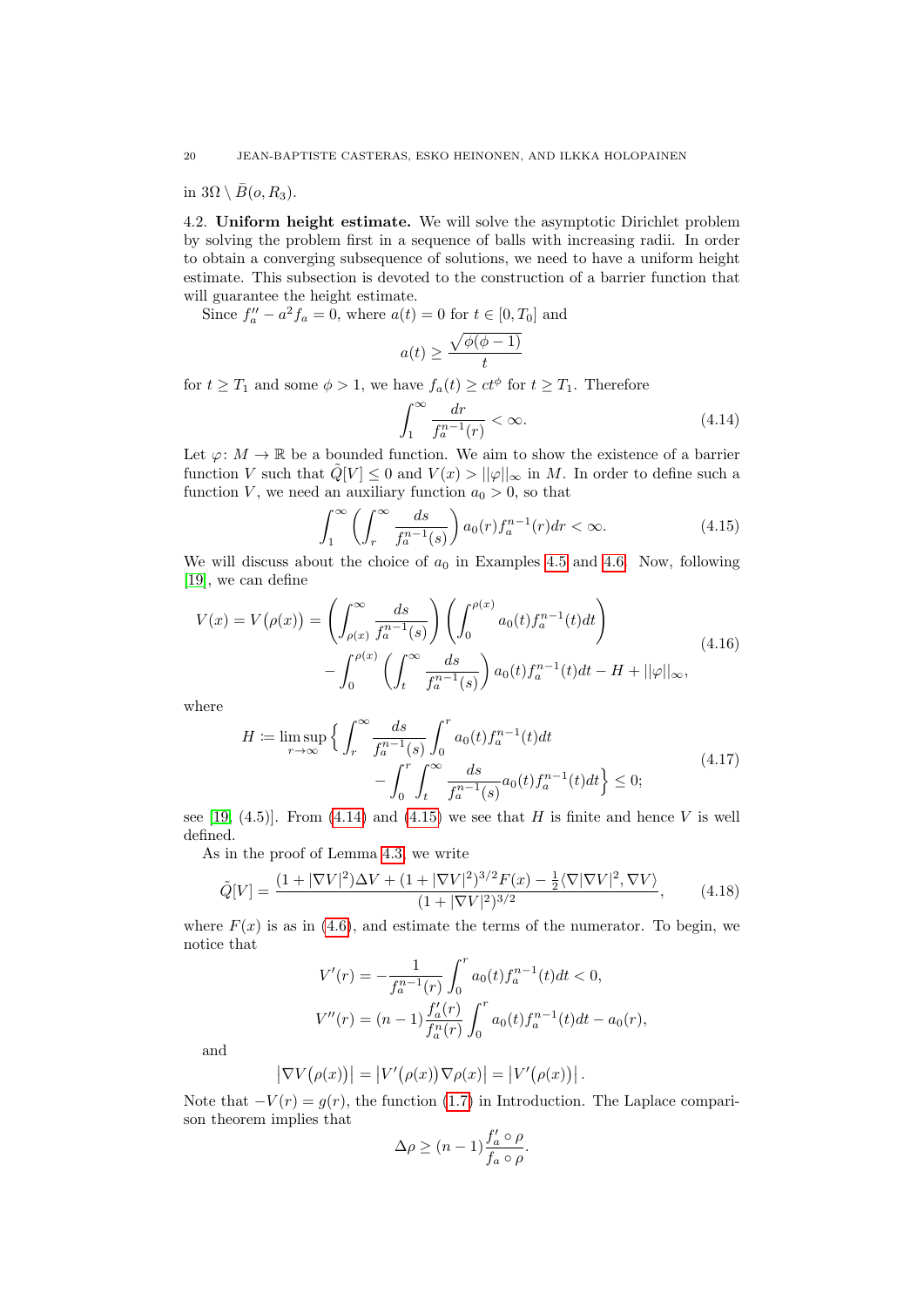Hence we can estimate the Laplacian of  $V$  as

$$
\Delta V = V''(\rho) + \Delta \rho V'(\rho)
$$
  
\n
$$
\leq V''(\rho) + (n-1) \frac{f'_a(\rho)}{f_a(\rho)} V'(\rho)
$$
  
\n
$$
= (n-1) \frac{f'_a(\rho)}{f_a^n(\rho)} \int_0^\rho a_0(t) f_a^{n-1}(t) dt - a_0(\rho) - (n-1) \frac{f'_a(\rho)}{f_a^n(\rho)} \int_0^\rho a_0(t) f_a^{n-1}(t) dt
$$
  
\n
$$
= -a_0(\rho),
$$

and thus the first term of [\(4.18\)](#page-19-3) can be estimated as

$$
(1+|\nabla V|^2)\Delta V \le -(1+|\nabla V|^2)a_0(\rho) \le -(1+V'(\rho)^2)a_0(\rho).
$$
  
Then, for the last term of (4.18) we have

$$
-\frac{1}{2}\langle \nabla |\nabla V|^2, \nabla V \rangle = -\frac{1}{2}\langle \nabla (V'(\rho))^2, V'(\rho)\nabla \rho \rangle = -\frac{1}{2}\langle 2V'(\rho)V''(\rho)\nabla \rho, V'(\rho)\nabla \rho \rangle
$$
  
\n
$$
= -(V'(\rho))^2 V''(\rho)
$$
  
\n
$$
= \frac{-1}{f_a^{2n-2}(\rho)} \left( \int_0^{\rho} a_0(t) f_a^{n-1}(t) dt \right)^2
$$
  
\n
$$
\cdot \left( (n-1) \frac{f_a'(\rho)}{f_a^n(\rho)} \int_0^{\rho} a_0(t) f_a^{n-1}(t) dt - a_0(\rho) \right)
$$
  
\n
$$
= \frac{a_0(\rho)}{f_a^{2n-2}(\rho)} \left( \int_0^{\rho} a_0(t) f_a^{n-1}(t) dt \right)^2
$$
  
\n
$$
- \frac{(n-1)f_a'(\rho)}{f_a^{3n-2}(\rho)} \left( \int_0^{\rho} a_0(t) f_a^{n-1}(t) dt \right)^3
$$
  
\n
$$
= a_0(\rho) V'(\rho)^2 - (n-1) \frac{f_a'(\rho)}{f_a(\rho)} (-V'(\rho))^3.
$$

Collecting everything together, we obtain that  $\tilde{Q}[V] \leq 0$  if

$$
\sup_{\partial B(o,r)\times\mathbb{R}}|\bar{\nabla}f|\leq \frac{a_0(r)+(n-1)\frac{f_a'(r)}{f_a(r)}\big(-V'(r)\big)^3}{\big(1+V'(r)^2\big)^{3/2}}.
$$

Finally it is easy to check that, since  $H$  is finite and  $V$  is decreasing, we have  $V(x) > ||\varphi||_{\infty}$  for all  $x \in M$  and  $V(x) \to ||\varphi||_{\infty}$  as  $\rho(x) \to \infty$ . Altogether, we have obtained the following.

<span id="page-20-1"></span>**Lemma 4.4.** Let  $\varphi: M \to \mathbb{R}$  be a bounded function and assume that the function V defined in [\(4.16\)](#page-19-4) satisfies

$$
\sup_{\partial B(o,r)\times\mathbb{R}} |\bar{\nabla}f| \le \frac{a_0(r) + (n-1)\frac{f_a'(r)}{f_a(r)}\left(-V'(r)\right)^3}{\left(1 + V'(r)^2\right)^{3/2}}.\tag{4.19}
$$

Then the function  $V$  is an upper barrier for the Dirichlet problem such that

$$
\tilde{Q}[V] = \text{div}\,\frac{\nabla V}{\sqrt{1+|\nabla V|^2}} + F(x) \le 0 \quad \text{in } M,\tag{4.20}
$$

$$
V(x) > ||\varphi||_{\infty} \quad \text{for all } x \in M \tag{4.21}
$$

and

<span id="page-20-2"></span><span id="page-20-0"></span>
$$
\lim_{r(x)\to\infty} V(x) = ||\varphi||_{\infty}.\tag{4.22}
$$

Furthermore,

$$
\text{div}\,\frac{\nabla(-V)}{\sqrt{1+|\nabla(-V)|^2}} - F(x) \ge 0 \quad \text{in } M. \tag{4.23}
$$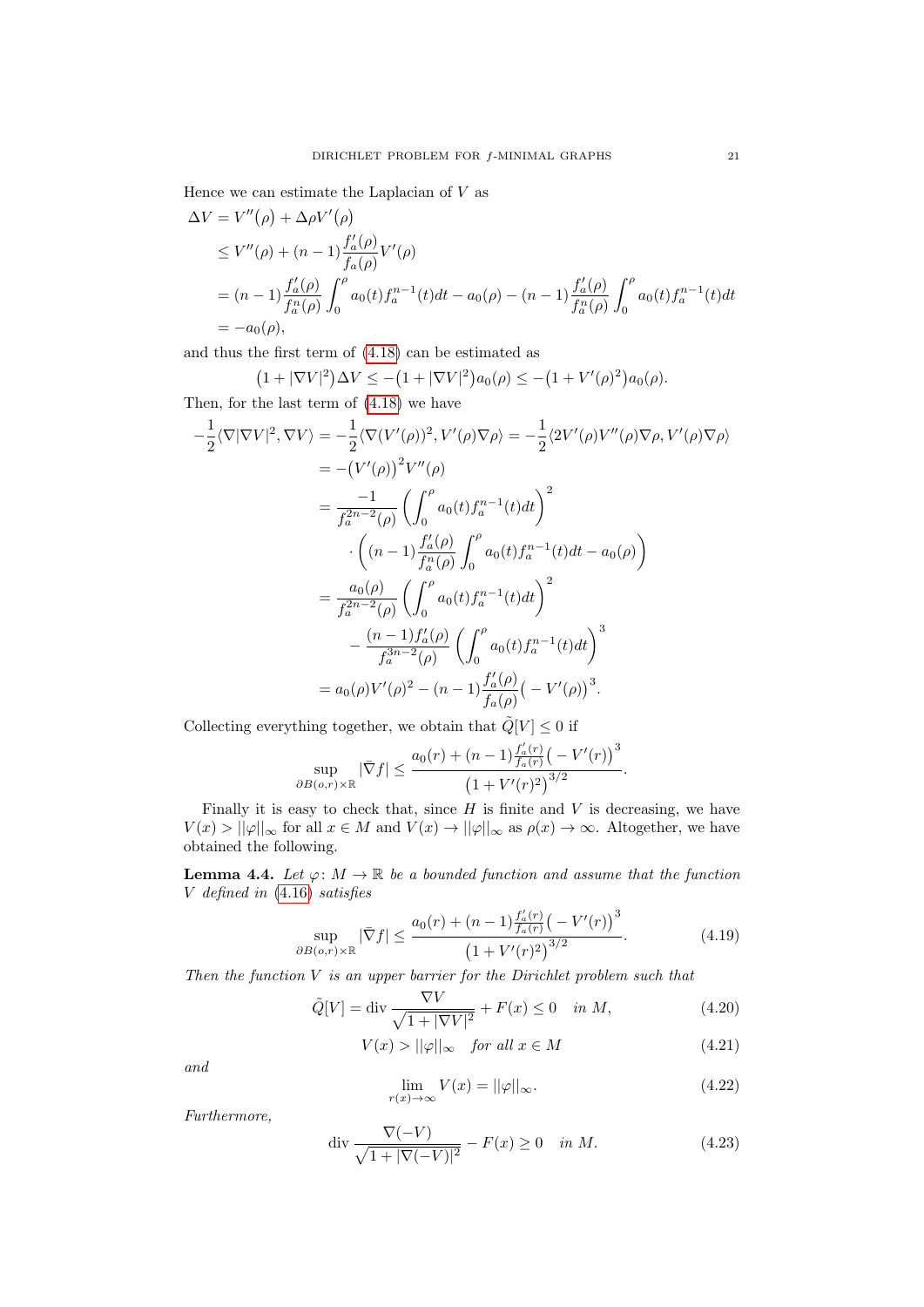Next we show by examples that in the situation of Corollaries [1.4](#page-3-5) and [1.5](#page-3-6) the condition [\(4.19\)](#page-20-0) is not a stronger restriction than the assumption [\(4.9\)](#page-17-1) in Lemma [4.3.](#page-17-2) First note that  $V'(r) \to 0$  as  $r \to \infty$ , and hence the upper bound [\(4.19\)](#page-20-0) for  $|\bar{\nabla} f|$  is asymptotically the function  $a_0$ .

<span id="page-21-1"></span>**Example 4.5.** Assume that the sectional curvatures of  $M$  satisfy

$$
K(P_x) \le -a(\rho(x))^2 = -\frac{\phi(\phi - 1)}{\rho(x)^2}, \quad \phi > 1,
$$

for  $\rho(x) \geq T_1$ . We need to choose the function  $a_0$  such that [\(4.15\)](#page-19-2) holds, and since this is a question about its asymptotical behaviour, it is enough to consider the integral

$$
\int_{T_1}^{\infty} \left( \int_r^{\infty} \frac{ds}{f_a^{n-1}(s)} \right) a_0(r) f_a^{n-1}(r) dr.
$$

For  $t \geq T_1$ ,  $f_a(t) = c_1 t^{\phi} + c_2 t^{1-\phi}$ , and hence, by a straightforward computation, we have  $(4.15)$  if

$$
\int_{T_1}^{\infty} a_0(r) r \, dr < \infty.
$$

So it is enough to choose for example

$$
a_0(r) = O\left(\frac{1}{r^2(\log r)^\alpha}\right)
$$

as  $r \to \infty$  for some  $\alpha > 1$ . On the other hand, with this curvature upper bound, the assumption [\(4.9\)](#page-17-1) requires decreasing of order  $o(r^{-2-\epsilon})$ .

<span id="page-21-2"></span>**Example 4.6.** Assume that the sectional curvatures of  $M$  satisfy

$$
K \le -k^2,
$$

for  $\rho(x) \geq T_1$  and some constant  $k > 0$ . Then, for large t,  $f_a(t) = c_1 \sinh kt +$  $c_2 \cosh kt \approx e^{kt}$ . Therefore it is straightforward to see that we have [\(4.15\)](#page-19-2) if

$$
\int_{T_1}^{\infty} a_0(r) \, dr < \infty,
$$

which holds by choosing, for example,

$$
a_0(r) = O\left(\frac{1}{r(\log r)^\alpha}\right), \ \alpha > 1,
$$

as  $r \to \infty$ . On the other hand, with this curvature upper bound, the assumption [\(4.9\)](#page-17-1) requires decreasing of order  $o(r^{-1-\epsilon})$ .

<span id="page-21-0"></span>4.3. Proof of Theorem [1.3.](#page-3-0) We start with solving the Dirichlet problem in geodesic balls  $B(o, R)$ .

<span id="page-21-3"></span>**Lemma 4.7.** Suppose that  $f \in C^2(M \times \mathbb{R})$  is of the form  $f(x,t) = m(x) + r(t)$ and satisfies

$$
\sup_{\partial B(o,r)\times\mathbb{R}}|\bar{\nabla}f|\leq (n-1)\frac{f_a'(r)}{f_a(r)}
$$

for all  $r > 0$ . Then for every  $R > 0$  and  $\varphi \in C(\partial B(o, R))$  there exists a solution  $u \in C^{2,\alpha}(B(o,R)) \cap C(\overline{B}(o,R))$  of the Dirichlet problem

$$
\begin{cases} \operatorname{div} \frac{\nabla u}{\sqrt{1+|\nabla u|^2}} = \langle \bar{\nabla} f, \nu \rangle & \text{in } B(o, R) \\ u | \partial B(o, R) = \varphi. \end{cases}
$$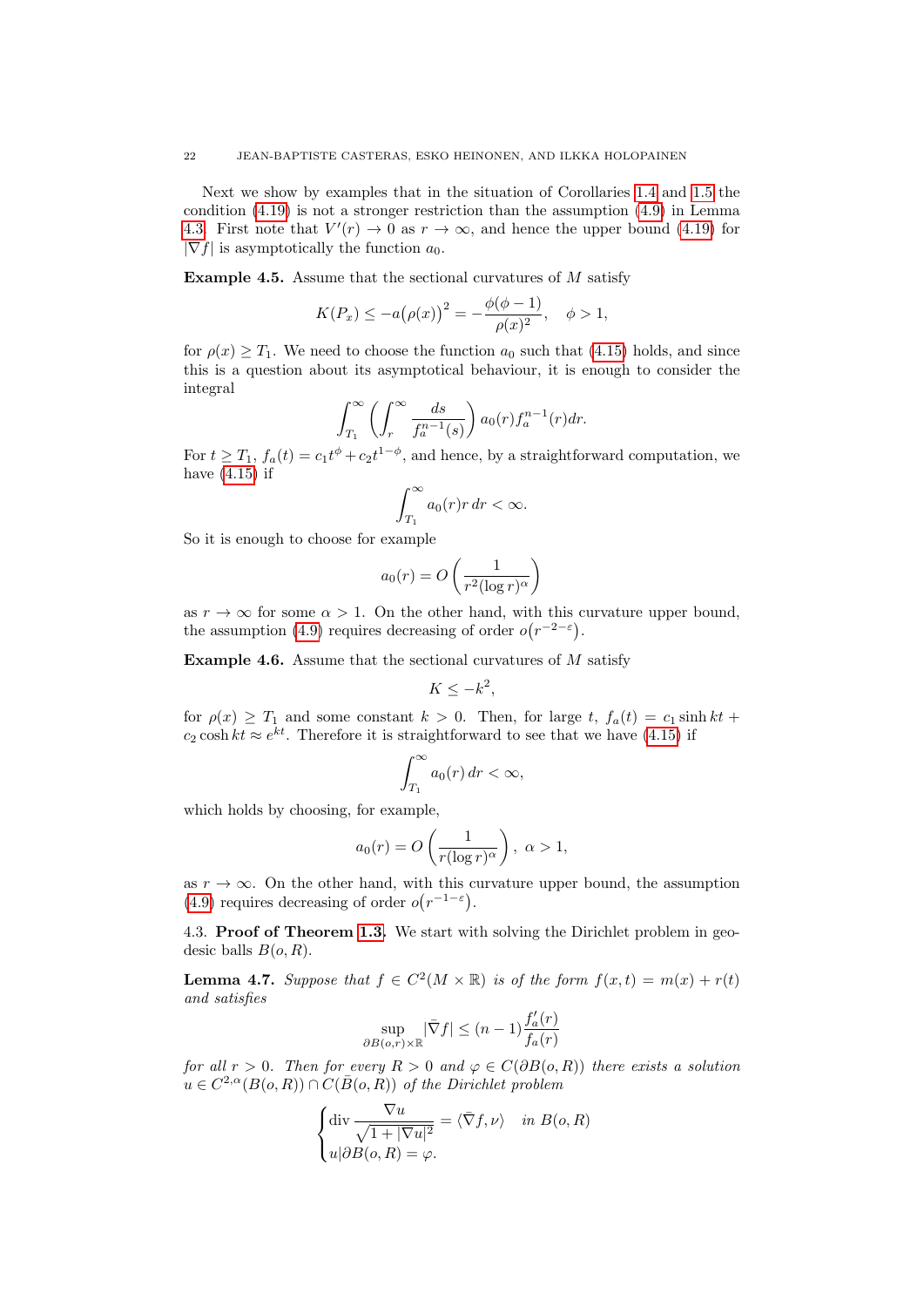*Proof.* Assuming first that  $\varphi \in C^{2,\alpha}(\partial B(o,R))$  the claim follows by the Leray-Schauder method. Indeed, for each  $x \in \overline{B}(o, R) \setminus \{o\}$  the inward mean curvature  $H(x)$  of the level set  $\{y \in \overline{B}(o, R): d(y) = d(x)\} = \partial B(o, \rho(x))$  satisfies

$$
H(x) = \Delta \rho(x) \ge (n-1) \frac{f_a'(\rho(x))}{f_a(\rho(x))} \ge \sup_{\partial B(o,\rho(x)) \times \mathbb{R}} |\bar{\nabla} f|.
$$

In other words, [\(2.4\)](#page-6-6) and [\(2.14\)](#page-8-3) hold and therefore we can apply the Leray-Schauder method as in the proof of Theorem [1.1.](#page-1-1) The general case  $\varphi \in C(\partial B(o, R))$  follows by approximation as in the proof of Theorem [1.2.](#page-2-0)  $\Box$ 

*Proof of Theorem [1.3.](#page-3-0)* We extend the boundary data function  $\varphi \in C(\partial_{\infty}M)$  to a function  $\varphi \in C(\overline{M})$ . Let  $\Omega_k = B(o, k)$ ,  $k \in \mathbb{N}$ , be an exhaustion of M. By Lemma [4.7,](#page-21-3) there exist solutions  $u_k \in C^{2,\alpha}(\Omega_k) \cap C(\overline{\Omega}_k)$  to

$$
\begin{cases} Q[u_k] = \text{div} \, \frac{\nabla u_k}{\sqrt{1 + |\nabla u_k|^2}} - \langle \bar{\nabla} f, \nu_k \rangle & \text{in } \Omega_k \\ u_k | \partial \Omega_k = \varphi, \end{cases}
$$

where  $\nu_k$  is the downward pointing unit normal to the graph of  $u_k$ . Applying the uniform height estimate, Lemma [4.4,](#page-20-1) we see that the sequence  $(u_k)$  is uniformly bounded and hence the interior gradient estimate (Lemma [2.3\)](#page-8-1), together with the diagonal argument, implies that there exists a subsequence, still denoted by  $u_k$ , that converges locally uniformly with respect to  $C^2$ -norm to a solution u. Therefore we are left to prove that u extends continuously to  $\partial_{\infty}M$  and satisfies  $u|\partial_{\infty}M = \varphi$ .

Towards that end let us fix  $x_0 \in \partial_{\infty}M$  and  $\varepsilon > 0$ . Since the boundary data function  $\varphi$  is continuous, we find  $L \in (8/\pi, \infty)$  such that

$$
|\varphi(y) - \varphi(x_0)| < \varepsilon/2
$$

for all  $y \in C(v_0, 4/L) \cap \partial_{\infty}M$ , where  $v_0 = \dot{\gamma}_0^{o, x_0}$  is the initial vector of the geodesic ray representing  $x_0$ . Moreover, by [\(4.22\)](#page-20-2) we can choose  $R_3$  in Lemma [4.3](#page-17-2) so large that  $V(r) \leq \max_{\bar{M}} |\varphi| + \varepsilon/2$  for  $r \geq R_3$ .

We claim that

<span id="page-22-2"></span>
$$
w^{-}(x) := -\psi(x) + \varphi(x_0) - \varepsilon \le u(x) \le w^{+}(x) := \psi(x) + \varphi(x_0) + \varepsilon \tag{4.24}
$$

in the set  $U \coloneqq 3\Omega \backslash \bar{B}(o,R_3)$ , where  $\psi = A(R_3^{\delta}\rho^{-\delta} + h)$  is the supersolution  $\tilde{Q}[\psi] < 0$ in Lemma [4.3](#page-17-2) and  $A = 2 \max_{\tilde{M}} |\tilde{\varphi}|$ . Recall the notation  $\Omega = C(v_0, 1/L) \cap M$  and  $\ell\Omega = C(v_0, \ell/L) \cap M, \ell > 0$ , from Subsection [4.1.](#page-15-0)

The function  $\varphi$  is continuous in M so there exists  $k_0$  such that  $\partial\Omega_{k_0} \cap U \neq \emptyset$ , and

<span id="page-22-0"></span>
$$
|\varphi(x) - \varphi(x_0)| < \varepsilon/2 \tag{4.25}
$$

for all  $x \in \partial \Omega_k \cap U$  when  $k \geq k_0$ . Denote  $V_k = \Omega_k \cap U$  for  $k \geq k_0$ . We will conclude that

<span id="page-22-1"></span>
$$
w^- \le u_k \le w^+\tag{4.26}
$$

in  $V_k$  by using the comparison principle for the operator  $\tilde{Q}_k$ ,

$$
\tilde{Q}_k[v] = \text{div } \frac{\nabla v}{\sqrt{1 + |\nabla v|^2}} - \langle \bar{\nabla} f, \nu_k \rangle,
$$

where  $\nu_k$  is the downward pointing unit normal to the graph of the solution  $u_k$ . Notice that

$$
\partial V_k = (\partial \Omega_k \cap \overline{U}) \cup (\partial U \cap \overline{\Omega}_k).
$$

Let  $x \in \partial \Omega_k \cap \overline{U}$  and  $k \geq k_0$ . Then [\(4.25\)](#page-22-0) and  $u_k|\partial \Omega_k = \varphi|\partial \Omega_k$  imply that

$$
w^-(x) \le \varphi(x_0) - \varepsilon/2 \le \varphi(x) = u_k(x) \le \varphi(x_0) + \varepsilon/2 \le w^+(x).
$$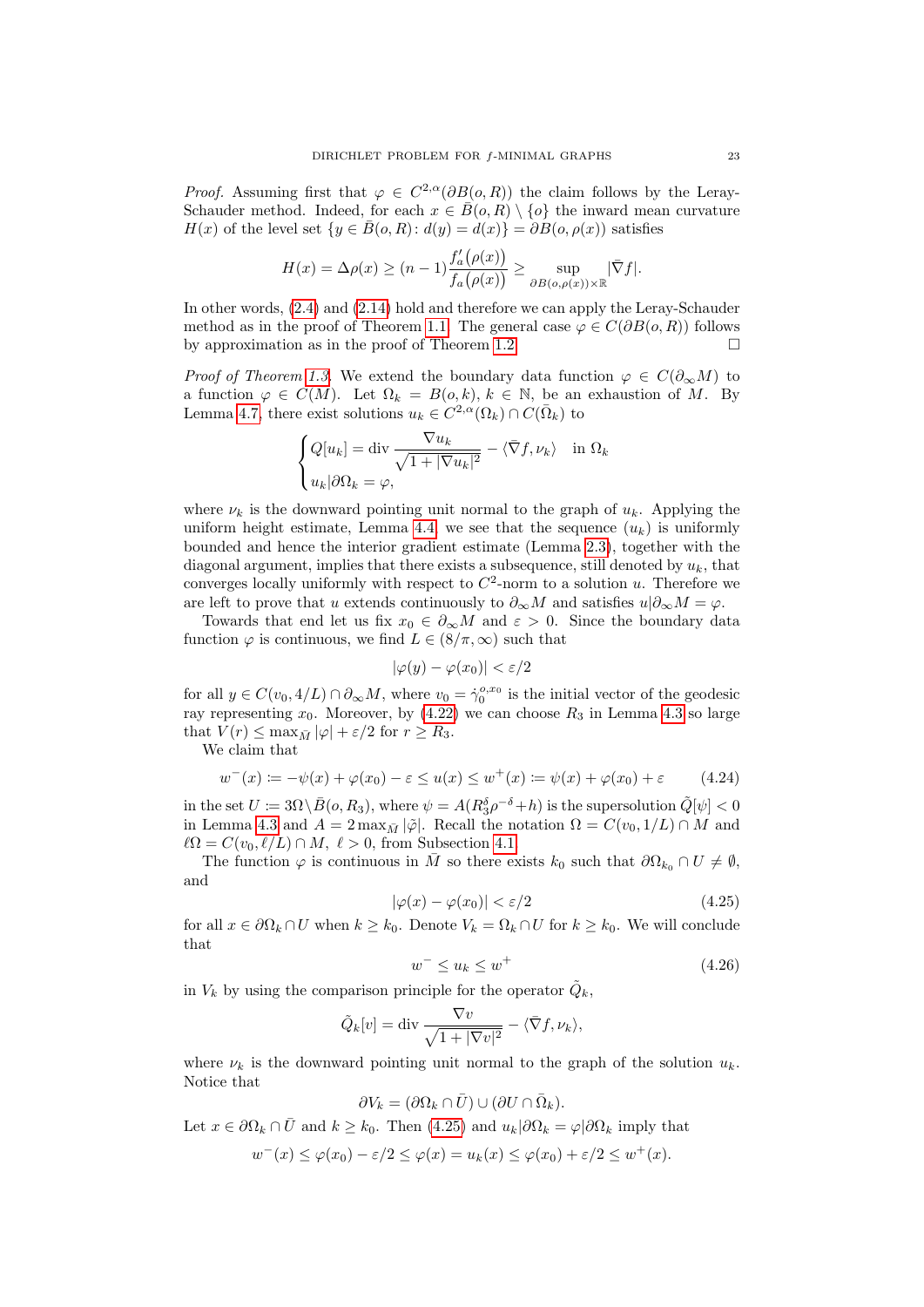Moreover, by Lemma [4.1,](#page-16-3) we have

$$
h|M \setminus (2\Omega \cup B(o, R_1)) = 1
$$

and  $R_3^{\delta} \rho^{-\delta} = 1$  on  $\partial B(o, R_3)$ , so

$$
\psi\geq A=2\max_{\bar{M}}|\varphi|
$$

on  $\partial U \cap \overline{\Omega}_k$ . By Lemma [4.4,](#page-20-1) V is a supersolution  $\widetilde{Q}[V] \leq 0$  and hence

$$
\operatorname{div} \frac{\nabla V}{\sqrt{1+|\nabla V|^2}} - \langle \bar{\nabla} f, \nu_k \rangle \le \operatorname{div} \frac{\nabla V}{\sqrt{1+|\nabla V|^2}} + F(x)
$$

$$
= \tilde{Q}[V] \le 0
$$

$$
= \operatorname{div} \frac{\nabla u_k}{\sqrt{1+|\nabla u_k|^2}} - \langle \bar{\nabla} f, \nu_k \rangle.
$$

Since  $V \ge \max_{\bar{M}} |\varphi|$  on  $\partial \Omega_k$ , the comparison principle yields  $u_k | \Omega_k \le V | \Omega_k$ , and by the choice of  $R_3$ , we have

$$
u_k\leq \max_{\bar{M}}|\varphi|+\varepsilon/2
$$

in  $\Omega_k \setminus B(o, R_3)$ .

Altogether, it follows that

$$
w^{+} = \psi + \varphi(x_0) + \varepsilon \ge 2 \max_{\bar{M}} |\varphi| + \varphi(x_0) + \varepsilon \ge \max_{\bar{M}} |\varphi| + \varepsilon \ge u_k
$$

on  $\partial U \cap \overline{\Omega}_k$ , and similarly  $u_k \geq w^-$  on  $\partial U \cap \overline{\Omega}_k$ . Consequently  $w^- \leq u_k \leq w^+$  on  $\partial V_k$ . By Lemma [4.3,](#page-17-2)  $\tilde{Q}[\psi] < 0$ , and therefore

$$
\tilde{Q}_k[w^+] = \text{div } \frac{\nabla w^+}{\sqrt{1 + |\nabla w^+|^2}} - \langle \bar{\nabla} f, \nu_k \rangle
$$

$$
= \text{div } \frac{\nabla \psi}{\sqrt{1 + |\nabla \psi|^2}} - \langle \bar{\nabla} f, \nu_k \rangle
$$

$$
\leq \text{div } \frac{\nabla \psi}{\sqrt{1 + |\nabla \psi|^2}} + F(x)
$$

$$
= \tilde{Q}[\psi] < 0
$$

$$
= \text{div } \frac{\nabla u_k}{\sqrt{1 + |\nabla u_k|^2}} - \langle \bar{\nabla} f, \nu_k \rangle
$$

in U. By the comparison principle,  $u_k \leq w^+$  in U. Similarly, using [\(4.13\)](#page-18-2) we conclude that

$$
\operatorname{div} \frac{\nabla w^-}{\sqrt{1+|\nabla w^-|^2}} - \langle \bar{\nabla} f, \nu_k \rangle > \operatorname{div} \frac{\nabla u_k}{\sqrt{1+|\nabla u_k|^2}} - \langle \bar{\nabla} f, \nu_k \rangle
$$

in U. Hence  $u_k \geq w^-$  in U and we obtain [\(4.26\)](#page-22-1). This holds for every  $k \geq k_0$  and hence  $(4.24)$  follows. Finally,

$$
\limsup_{x \to x_0} |u(x) - \varphi(x_0)| \le \varepsilon
$$

since  $\lim_{x\to x_0} \psi(x) = 0$ . Because  $x_0 \in \partial_\infty M$  and  $\varepsilon > 0$  were arbitrary, this shows that u extends continuously to  $C(\overline{M})$  and  $u|\partial_{\infty}M = \varphi$ .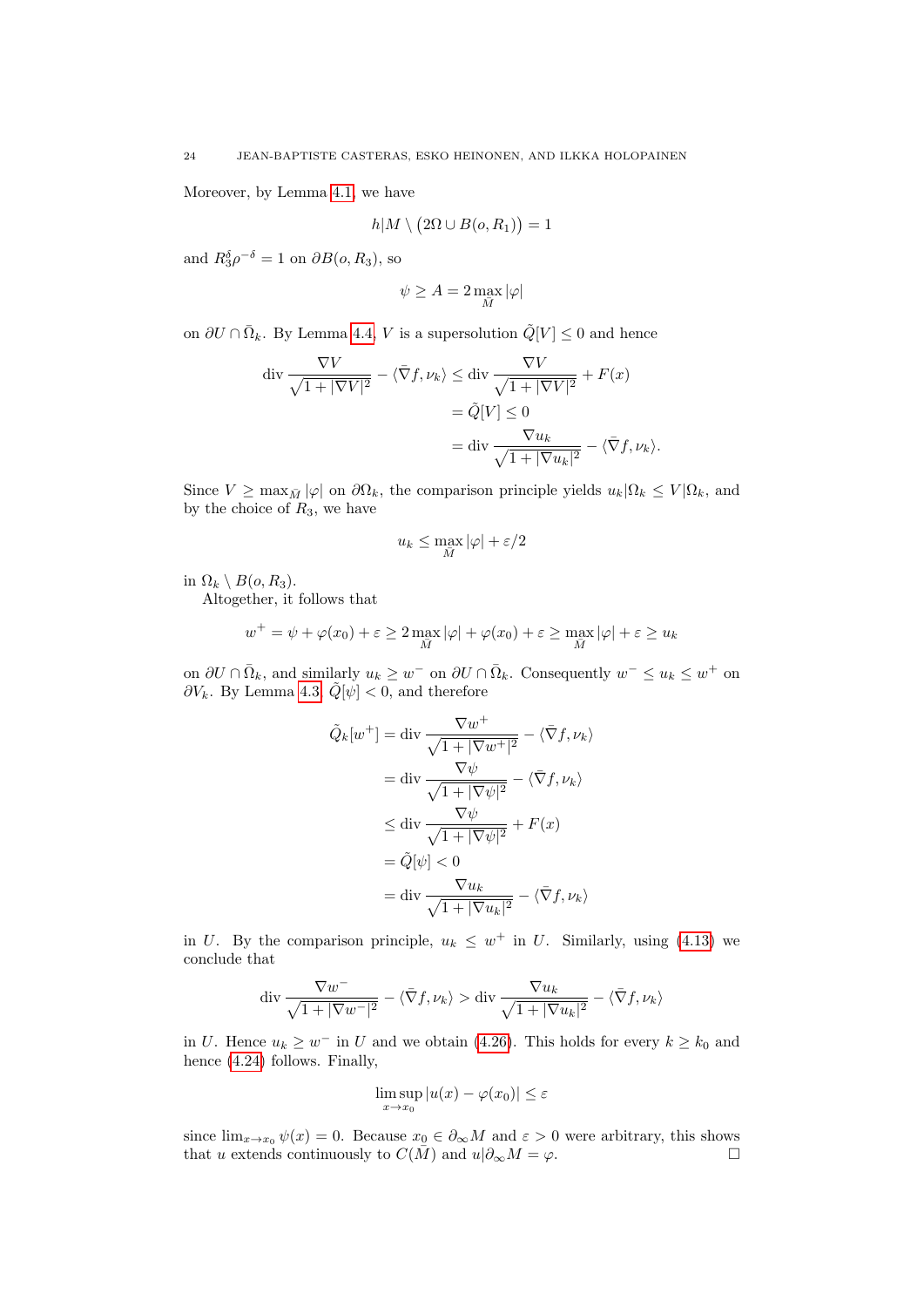#### <span id="page-24-0"></span>**REFERENCES**

- <span id="page-24-22"></span>[1] Jean-Baptiste Casteras, Ilkka Holopainen, and Jaime B. Ripoll. On the asymptotic Dirichlet problem for the minimal hypersurface equation in a Hadamard manifold. Potential Anal., 47(4):485–501, 2017.
- <span id="page-24-23"></span>[2] Jean-Baptiste Casteras, Ilkka Holopainen, and Jaime B. Ripoll. Convexity at infinity in Cartan-Hadamard manifolds and applications to the asymptotic Dirichlet and Plateau problems. Math. Z., 290(1-2):221–250, 2018.
- <span id="page-24-3"></span>[3] Xu Cheng, Tito Mejia, and Detang Zhou. Eigenvalue estimate and compactness for closed f-minimal surfaces. Pacific J. Math., 271(2):347–367, 2014.
- <span id="page-24-4"></span>[4] Xu Cheng, Tito Mejia, and Detang Zhou. Simons-type equation for f-minimal hypersurfaces and applications. J. Geom. Anal., 25(4):2667–2686, 2015.
- <span id="page-24-5"></span>[5] Xu Cheng, Tito Mejia, and Detang Zhou. Stability and compactness for complete f-minimal surfaces. Trans. Amer. Math. Soc., 367(6):4041–4059, 2015.
- <span id="page-24-2"></span>[6] Tobias H. Colding and William P. Minicozzi, II. Generic mean curvature flow I: generic singularities. Ann. of Math. (2), 175(2):755–833, 2012.
- <span id="page-24-1"></span>[7] Tobias H. Colding and William P. Minicozzi, II. Smooth compactness of self-shrinkers. Comment. Math. Helv., 87(2):463–475, 2012.
- <span id="page-24-21"></span>[8] Marcos Dajczer and Jorge H. de Lira. Entire unbounded constant mean curvature Killing graphs. Bull. Braz. Math. Soc. (N.S.), 48(2):187–198, 2017.
- <span id="page-24-17"></span>Marcos Dajczer, Jorge H. de Lira, and Jaime Ripoll. An interior gradient estimate for the mean curvature equation of Killing graphs and applications. J. Anal. Math., 129:91–103, 2016.
- <span id="page-24-16"></span>[10] Marcos Dajczer, Pedro A. Hinojosa, and Jorge Herbert de Lira. Killing graphs with prescribed mean curvature. Calc. Var. Partial Differential Equations, 33(2):231–248, 2008.
- <span id="page-24-12"></span>[11] Patrick Eberlein and Barrett ONeill. Visibility manifolds. Pacific Journal of Mathematics, 46(1):45–109, 1973.
- <span id="page-24-8"></span>[12] Klaus Ecker and Gerhard Huisken. Mean curvature evolution of entire graphs. Ann. of Math. (2), 130(3):453–471, 1989.
- <span id="page-24-9"></span>[13] David Gilbarg and Neil S. Trudinger. Elliptic partial differential equations of second order. Classics in Mathematics. Springer-Verlag, Berlin, 2001. Reprint of the 1998 edition.
- <span id="page-24-11"></span>[14] Elias M. Guio and Ricardo Sa Earp. Errata: "Existence and non-existence for a mean curvature equation in hyperbolic space" [Commun. Pure Appl. Anal. 4 (2005), no. 3, 549–568; mr2167187]. Commun. Pure Appl. Anal., 7(2):465, 2008.
- <span id="page-24-14"></span>[15] Ilkka Holopainen and Aleksi Vähäkangas. Asymptotic Dirichlet problem on negatively curved spaces. J. Anal., 15:63–110, 2007.
- <span id="page-24-6"></span>[16] Debora Impera and Michele Rimoldi. Stability properties and topology at infinity of fminimal hypersurfaces. Geom. Dedicata, 178:21–47, 2015.
- <span id="page-24-18"></span>[17] Nicholas Korevaar. An easy proof of the interior gradient bound for solutions to the prescribed mean curvature equation. In Nonlinear functional analysis and its applications, Part 2 (Berkeley, Calif., 1983), volume 45 of Proc. Sympos. Pure Math., pages 81–89. Amer. Math. Soc., Providence, RI, 1986.
- <span id="page-24-20"></span>[18] Yanyan Li and Louis Nirenberg. Regularity of the distance function to the boundary. Rend. Accad. Naz. Sci. XL Mem. Mat. Appl. (5), 29:257–264, 2005.
- <span id="page-24-13"></span>[19] Paolo Mastrolia, Dario D. Monticelli, and Fabio Punzo. Elliptic and parabolic equations with Dirichlet conditions at infinity on Riemannian manifolds. Adv. Differential Equations, 23(1-2):89–108, 2018.
- <span id="page-24-15"></span>[20] Stefano Pigola, Marco Rigoli, and Alberto G. Setti. Some remarks on the prescribed mean curvature equation on complete manifolds. Pacific J. Math., 206(1):195–217, 2002.
- <span id="page-24-10"></span>[21] James Serrin. The problem of Dirichlet for quasilinear elliptic differential equations with many independent variables. Philos. Trans. Roy. Soc. London Ser. A, 264:413–496, 1969.
- <span id="page-24-19"></span>[22] Joel Spruck. Interior gradient estimates and existence theorems for constant mean curvature graphs in  $M^n \times \mathbf{R}$ . Pure Appl. Math. Q., 3(3, Special Issue: In honor of Leon Simon. Part 2):785–800, 2007.
- <span id="page-24-7"></span>[23] Lu Wang. A Bernstein type theorem for self-similar shrinkers. Geom. Dedicata, 151:297–303, 2011.